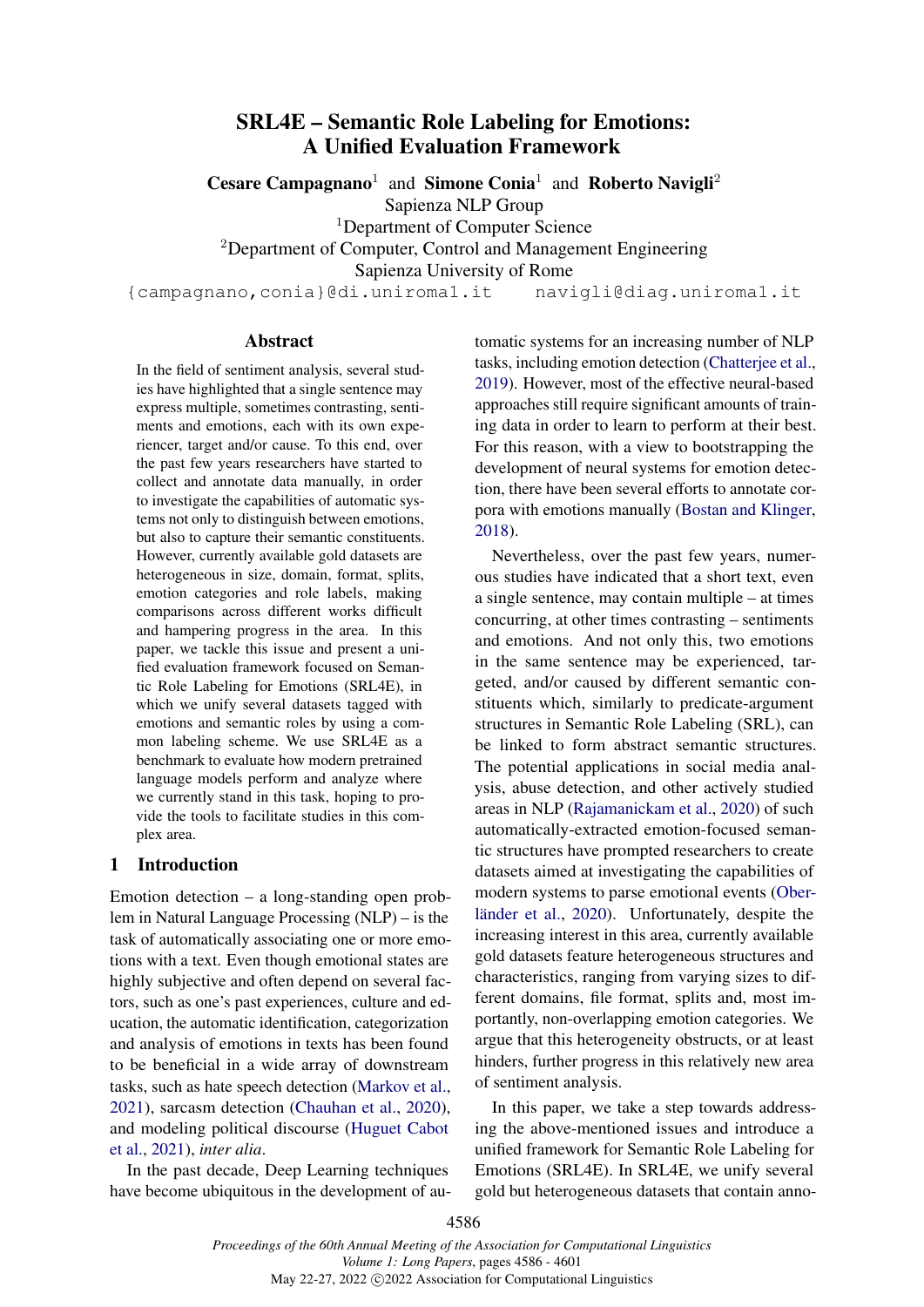tations both for emotions and for their semantic constituents, so as to obtain a new homogeneous dataset that covers diverse domains and that can be used to train, validate and evaluate current and future work in this task. Our contributions can be summarized as follows:

- We propose a unified gold benchmark for training and evaluating a system on Semantic Role Labeling for Emotions (SRL4E);
- We take advantage of SRL4E to show the inadequacy of training a model on domain-specific data and the benefits of our unified framework;
- We show the advantages of bilingual transfer from English to Chinese, and vice versa, in SRL4E.

We release SRL4E at [https://github.com/](https://github.com/SapienzaNLP/srl4e) [SapienzaNLP/srl4e](https://github.com/SapienzaNLP/srl4e) in the hope that our unified framework will become a stepping stone for the development and evaluation of current and future approaches to Semantic Role Labeling for Emotions.

### <span id="page-1-0"></span>2 Related Work

Emotion classification datasets. Currently, there are a wide variety of datasets annotated with emotion classes, ranging across different domains and using different annotation schemes. Among others, we can find datasets on emotional experiences [\(Scherer and Wallbott,](#page-11-2) [1994\)](#page-11-2), children's fairy tales [\(Alm et al.,](#page-9-3) [2005\)](#page-9-3), news headlines [\(Strapparava and Mihalcea,](#page-11-3) [2007\)](#page-11-3), blog posts [\(Aman and Szpakowicz,](#page-9-4) [2007,](#page-9-4) [2008\)](#page-9-5), news [\(Lei](#page-10-2) [et al.,](#page-10-2) [2014\)](#page-10-2), social media posts and reviews [\(Buechel and Hahn,](#page-9-6) [2017\)](#page-9-6), dialogs [\(Li et al.,](#page-10-3) [2017;](#page-10-3) [Chatterjee et al.,](#page-9-1) [2019\)](#page-9-1), Facebook posts (Preoțiuc-Pietro et al., [2016\)](#page-11-4), with many focusing on tweets [\(Mohammad,](#page-10-4) [2012;](#page-10-4) [Mohammad and](#page-11-5) [Bravo-Marquez,](#page-11-5) [2017;](#page-11-5) [CrowdFlower,](#page-10-5) [2016;](#page-10-5) [Liu](#page-10-6) [et al.,](#page-10-6) [2017;](#page-10-6) [Schuff et al.,](#page-11-6) [2017\)](#page-11-6) due to their tendency to have dense emotional content. To meet such a diversity of contents and formats, [Bostan](#page-9-2) [and Klinger](#page-9-2) [\(2018\)](#page-9-2) created a unified resource for emotion classification comprising many of the aforementioned datasets, while [Tafreshi and Diab](#page-11-7) [\(2018\)](#page-11-7), instead, added an additional clause-level annotation layer to some existing resources. More recent efforts, such as GoEmotion [\(Demszky](#page-10-7) [et al.,](#page-10-7) [2020\)](#page-10-7), XED [\(Öhman et al.,](#page-11-8) [2020\)](#page-11-8) and CancerEmo [\(Sosea and Caragea,](#page-11-9) [2020\)](#page-11-9), provide, respectively, emotion annotations for Reddit comments, multilingual subtitles and blog posts about health problems.

Although the above-mentioned corpora have enabled systems to perform emotion detection across different domains, their annotations are sentencelevel and, therefore, introduce an oversimplification: they indicate only the overall sentiment and/or emotion that appears in a given text, neglecting the cases in which a short text, even a single sentence, may express multiple emotions. Furthermore, the aforementioned datasets do not indicate which part of the text elicits an emotion and who experiences, is the target of, or causes that emotion. As a consequence, a system trained on these datasets may produce predictions that are hard to interpret and more difficult to use in real-world applications. To overcome these problems, we rely on resources that not only indicate emotions, but also identify their semantic constituents, namely, emotional cues, EX-PERIENCERS, TARGETS and STIMULI.

Emotion Taxonomy. Among the studies that aim to identify the fundamental emotions, [Ekman](#page-10-8) [\(1992\)](#page-10-8) proposed a set of six categories: *anger*, *disgust*, *fear*, *joy*, *sadness* and *surprise*; [Plutchik](#page-11-10) [\(1980\)](#page-11-10) shared the same set with two additions: *anticipation* and *trust*. Instead of relying on discrete categories, [Russell](#page-11-11) [\(1980\)](#page-11-11) proposed the circumplex model where every emotion can be described by three continuous values: *arousal*, *dominance* and *valence*. More recent studies in psychology use more fine-grained sets of emotions, ranging from 12 [\(Cowen et al.,](#page-10-9) [2019b\)](#page-10-9) to 28 categories [\(Cowen](#page-10-10) [and Keltner,](#page-10-10) [2020\)](#page-10-10), devised depending on the context of the study, e.g., speech prosody and facial expressions.

However, the analysis of [Demszky et al.](#page-10-7) [\(2020\)](#page-10-7) over a fine-grained set of 28 emotions suggests that a large number of categories results in more frequent disagreements on similar classes (such as *anger* and *annoyance*, or *excitement* and *joy*) which, in turn, can lead to low inter-annotator agreement and unbalanced distributions among some of these categories. Therefore, we adopt Plutchik's *Wheel of Emotions* [\(Plutchik,](#page-11-12) [2001\)](#page-11-12), which provides clearly distinct and well-defined coarse-grained categories, whose composition can be used to virtually describe all other fine-grained sets. Moreover, some datasets in SRL4E [\(Moham](#page-11-13)[mad et al.,](#page-11-13) [2014;](#page-11-13) [Kim and Klinger,](#page-10-11) [2018;](#page-10-11) [Bostan](#page-9-7) [et al.,](#page-9-7) [2020\)](#page-9-7) already use Plutchik's or Plutchik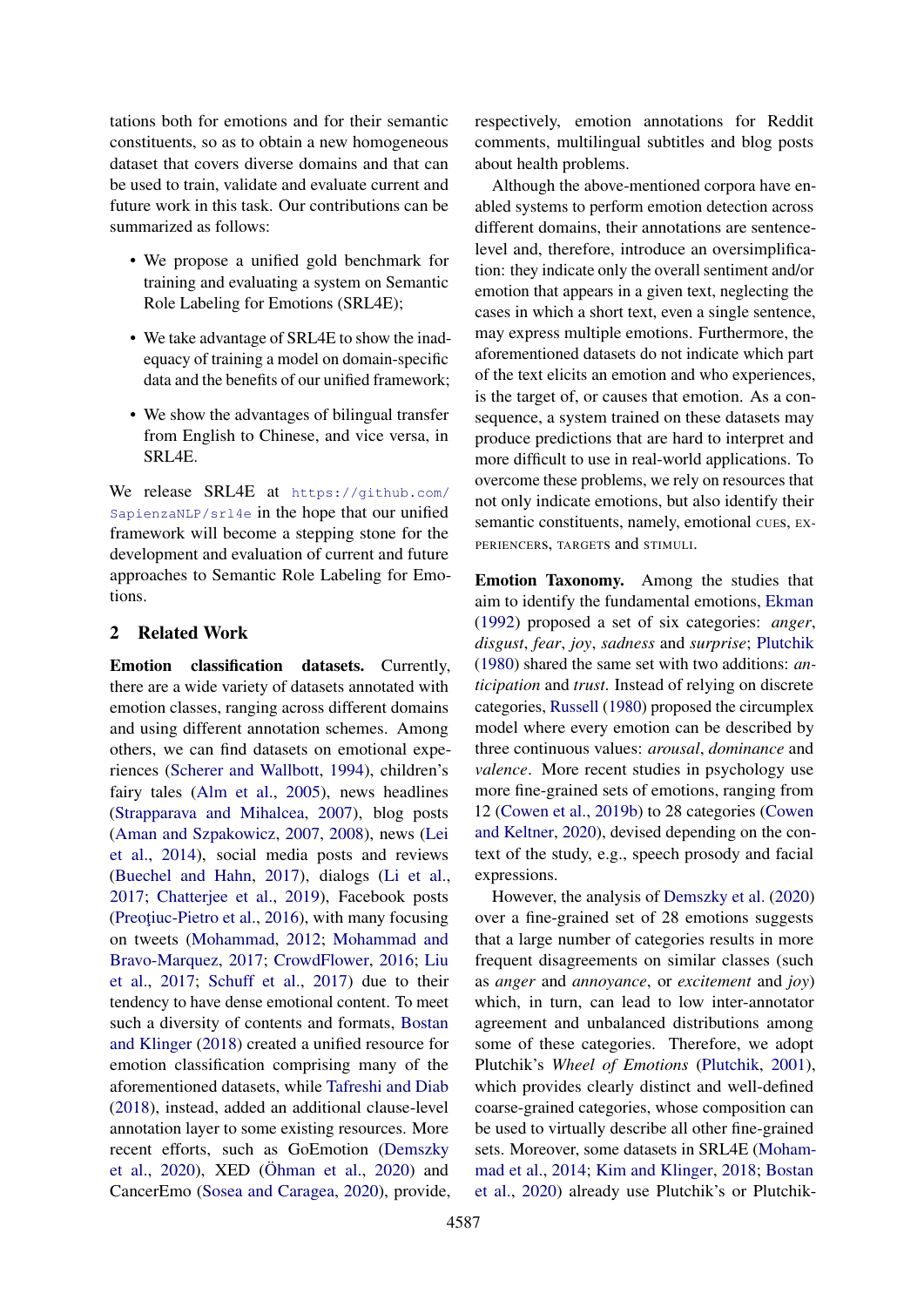based categories.

Emotions and SRL. Over the past few years, automatic systems for SRL have achieved impressive performance in identifying and labeling predicateargument relations [\(Shi and Lin,](#page-11-14) [2019;](#page-11-14) [Conia and](#page-9-8) [Navigli,](#page-9-8) [2020;](#page-9-8) [Blloshmi et al.,](#page-9-9) [2021;](#page-9-9) [Conia et al.,](#page-9-10) [2021\)](#page-9-10), and have long become useful tools in several downstream tasks, from Question Answering [\(He](#page-10-12) [et al.,](#page-10-12) [2015\)](#page-10-12) to Machine Translation [\(Marcheggiani](#page-10-13) [et al.,](#page-10-13) [2018\)](#page-10-13). Defined by [Màrquez et al.](#page-11-15) [\(2008\)](#page-11-15) as the task of answering the question "*Who did What to Whom, Where, When and How?*", SRL is almost a natural choice for the extraction of the semantic constituents of those events that elicit emotional states. Indeed, emotional CUEs can be seen as particular types of predicates, and their semantic constituents as their arguments.

Among the currently available datasets for emotion detection, there are some that also provide this kind of more granular semantic information. In particular [Aman and Szpakowicz](#page-9-4) [\(2007\)](#page-9-4) and [Liew](#page-10-14) [et al.](#page-10-14) [\(2016\)](#page-10-14) released corpora that indicate multiple emotions and their corresponding emotion CUEs in each sentence; [Ghazi et al.](#page-10-15) [\(2015\)](#page-10-15) and [Gao et al.](#page-10-16) [\(2017\)](#page-10-16) indicate the cause of an emotion, with the latter providing such annotations both in English and in Chinese. Finally, [Mohammad et al.](#page-11-13) [\(2014\)](#page-11-13), [Mohammad et al.](#page-11-16) [\(2015\)](#page-11-16), [Kim and Klinger](#page-10-11) [\(2018\)](#page-10-11) and [Bostan et al.](#page-9-7) [\(2020\)](#page-9-7) provide annotations for emotion CUEs, EXPERIENCERs, TARGETs and STIMULI, employing, however, different sets of emotions in different domains. This means that the results of a system trained on one of these datasets cannot be compared against the results of another system trained on a different dataset, emphasizing the need for a unified framework to train and evaluate future approaches to this task. This is also evidenced by the success of existing works, e.g. [Bostan and](#page-9-2) [Klinger](#page-9-2) [\(2018\)](#page-9-2) for sentence-level Emotion Classification and [Raganato et al.](#page-11-17) [\(2017\)](#page-11-17) for Word Sense Disambiguation. In SRL4E, not only do we aggregate the resources under the same task formulation, but we also manually correct their inconsistencies and unify the different emotion schemes.

# 3 SRL4E

In this Section, we introduce SRL4E. We first describe the categories of emotions and the format of the semantic roles we adopt to unify the annotation scheme of the original datasets. Next, we provide a short overview of the datasets included in SRL4E. Finally, we give a formal definition of the task.

#### 3.1 Cue, Experiencer, Target, Stimulus

The task of SRL [\(Gildea and Jurafsky,](#page-10-17) [2000\)](#page-10-17) is aimed at identifying, given an input sentence, who or what the participants are in an action or event denoted by a predicate. As mentioned in Section [2,](#page-1-0) this is comparable to answering the question "*Who* did *What* to *Whom*, *Where*, *When* and *How*?" [\(Màrquez et al.,](#page-11-15) [2008\)](#page-11-15). When it comes to emotions, however, the task does not necessarily revolve around an action, but more precisely around an *emotional cue*, a word or an expression that acts as a trigger for an emotion. Therefore, it would be more appropriate to reformulate the question as: "*Who* feels *What*, *towards Whom* and *Why*?". To answer this question, we first need to define a set of semantic roles, i.e., semantic relations that can exist between an emotion CUE and its semantic constituents. Following previous work [\(Mohammad et al.,](#page-11-13) [2014;](#page-11-13) [Bostan et al.,](#page-9-7) [2020\)](#page-9-7), we take a subset of semantic roles, namely, EXPERI-ENCER, TARGET and STIMULUS, from those defined in the "Emotion" semantic frame of FrameNet [\(Baker](#page-9-11) [et al.,](#page-9-11) [1998\)](#page-9-11). While the use of thematic roles allows for human-readable labels [\(Kipper Schuler,](#page-10-18) [2005;](#page-10-18) [Di Fabio et al.,](#page-10-19) [2019\)](#page-10-19), we also provide their respective definitions in Table [1.](#page-3-0)

#### 3.2 Choosing a common set of emotions

In psychology, the debate on which categories are best suited for describing emotions is still open [\(Barrett et al.,](#page-9-12) [2018;](#page-9-12) [Cowen and Keltner,](#page-9-13) [2018;](#page-9-13) [Cowen et al.,](#page-9-14) [2019a\)](#page-9-14). There are numerous studies that try to tackle this problem, and some of the most authoritative were briefly described in Section [2,](#page-1-0) above. In this work, we adopt Plutchik's Wheel of Emotions [\(Plutchik,](#page-11-10) [1980,](#page-11-10) [2001\)](#page-11-12) to standardize the heterogeneous emotion categories used in the various datasets. Plutchik's Wheel of Emotions is composed of a coarse-grained set of 8 basic emotions: *anger*, *fear*, *sadness*, *disgust*, *surprise*, *anticipation*, *trust*, and *joy*. These emotions can be compounded into "dyads" which express the much wider range of human feelings, with the advantage of maintaining a solid and unambiguous base set. For example, combining *anticipation* together with *joy* describes the emotion of *optimism*, whereas *anticipation* with *sadness* describes *pessimism*. Further compositions are described in Appendix [A.](#page-12-0)

SRL4E includes 6 datasets: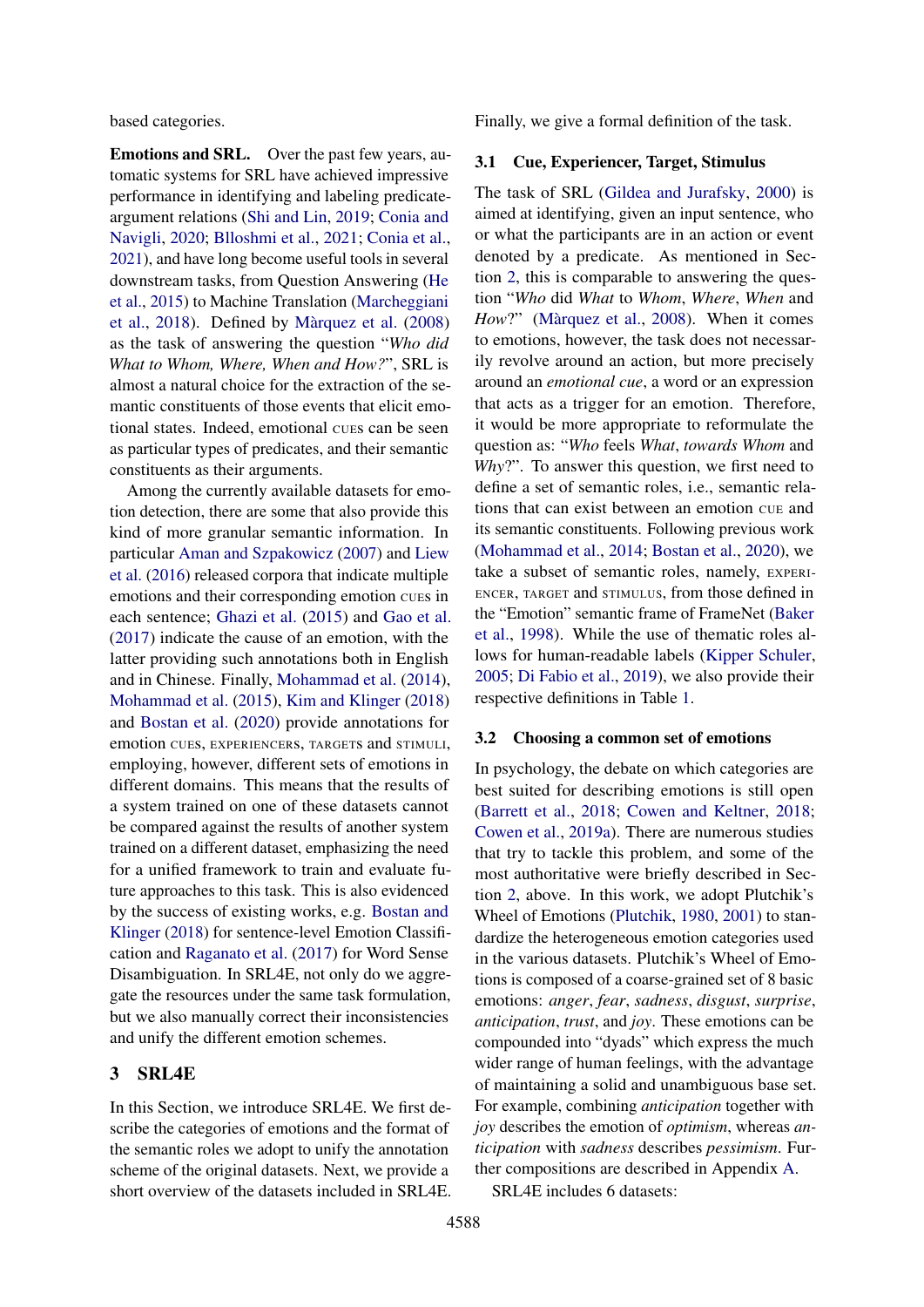<span id="page-3-0"></span>

| Role               | <b>Definition</b>                                                                  |
|--------------------|------------------------------------------------------------------------------------|
| <b>CUE</b>         | Trigger word or expression that describes (even implicitly) an emotion.            |
| <b>EXPERIENCER</b> | Person or entity that feels or experiences the emotion identified by the CUE.      |
| TARGET             | Person or entity towards whom/which the emotion identified by the cue is directed. |
| <b>STIMULUS</b>    | Entity, action or event that causes the emotion identified by the CUE.             |
| <b>Emotions</b>    | anger, anticipation, disgust, fear, joy, sadness, surprise, trust, and other.      |

Table 1: Definitions of semantic roles (CUE, EXPERIENCER, TARGET, STIMULUS) and emotion categories we use in SRL4E.

- [Kim and Klinger](#page-10-11) [\(2018\)](#page-10-11) and [Bostan et al.](#page-9-7) [\(2020\)](#page-9-7) use Plutchik's or Plutchik-based emotions;
- [Aman and Szpakowicz](#page-9-4) [\(2007\)](#page-9-4) and [Gao et al.](#page-10-16) [\(2017\)](#page-10-16) use Ekman's or Ekman-based emotions, which are a subset of Plutchik's set and can be directly mapped to it;
- [Mohammad et al.](#page-11-13) [\(2014\)](#page-11-13) use 19 emotions, but provide a mapping to Plutchik's emotions;
- [Liew et al.](#page-10-14) [\(2016\)](#page-10-14) use 28 emotions for which we provide a mapping to Plutchik's emotions.

We provide a more detailed description of each dataset in Section [3.3.](#page-3-1)

As a further contribution, we produce an alignment of each set of emotions to a sentiment polarity – positive, negative, neutral, or other (used when polarity cannot be inferred based on the emotion category) – to allow SRL4E also to be used to train and evaluate a system on Semantic Role Labeling for Sentiments.

#### <span id="page-3-1"></span>3.3 Sources

In the following, we describe the datasets that we included in SRL4E. For each dataset, we provide general information, including source, domain, format and tagging scheme. We also indicate where we intervened manually to identify and correct errors such as typos, format errors and inconsistencies. Table [2](#page-3-2) reports the sizes of the original and converted datasets in SRL4E. Table [3](#page-3-3) summarizes which annotations form part of the original corpora and, therefore, which ones are also part of SRL4E. We report the license, availability and link of each resource in Appendix [B.](#page-12-1)

Blogs. This dataset, proposed by [Aman and Sz](#page-9-4)[pakowicz](#page-9-4) [\(2007\)](#page-9-4), consists of 5,202 sentences, extracted from 173 online blog posts. Each sentence

<span id="page-3-2"></span>

| <b>Resource</b> | Original | <b>SRL4E</b> | %     |
|-----------------|----------|--------------|-------|
| <b>Blogs</b>    | 5,202    | 4,855        | 93.3  |
| Elections       | 1,385    | 1,024        | 73.9  |
| EmoTweet        | 15,553   | 15,553       | 100.0 |
| <b>GNE</b>      | 5,000    | 5,000        | 100.0 |
| NTCIR (ZH)      | 2,022    | 1,956        | 96.7  |
| NTCIR (EN)      | 1,826    | 1,796        | 98.4  |
| <b>REMAN</b>    | 1,720    | 1,705        | 99.1  |
| A11             | 32,708   | 31,889       | 97.5  |

<span id="page-3-3"></span>Table 2: Original/new sizes after conversion to SRL4E.

| <b>Resource</b> | cue | stim. | exp. | targ. |
|-----------------|-----|-------|------|-------|
| <b>Blogs</b>    |     |       |      |       |
| Elections       | ✔   | ✔     | ✔    |       |
| EmoTweet        | ✓   |       |      |       |
| <b>GNE</b>      | V   | ✔     | V    |       |
| <b>NTCIR</b>    | ✔   |       |      |       |
| <b>REMAN</b>    |     |       |      |       |

Table 3: Annotations for each of the datasets making up SRL4E.

is annotated using Ekman's six emotion categories and *no emotion*, along with intensities. The words or spans that indicate emotions are marked, allowing us to remap them to the CUE in our unified format. The dataset was annotated by two experts. For each sample, we decided to consider only the CUEs that were annotated with the same emotion by both annotators. Where possible, we manually identified and corrected some annotations containing typos.

Elections. This dataset, introduced by [Moham](#page-11-13)[mad et al.](#page-11-13) [\(2014,](#page-11-13) [2015\)](#page-11-16), includes 1,385 unique tweets related to the 2012 US presidential election and collected using the Twitter API. The tweets were annotated via crowdsourcing using an informative tagging scheme which comprised not only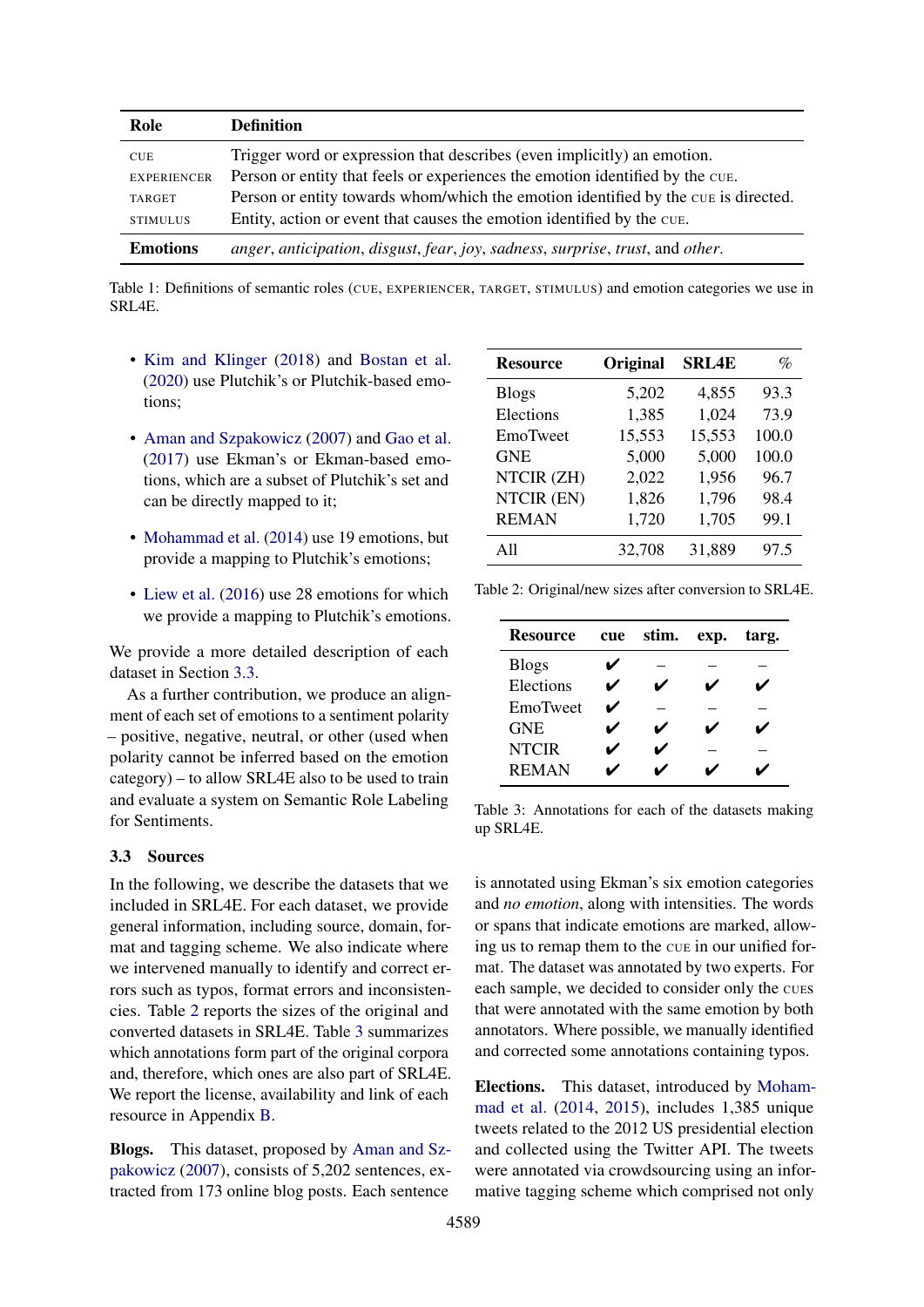<span id="page-4-0"></span>

Figure 1: A sentence from the Elections dataset [\(Mohammad et al.,](#page-11-13) [2014\)](#page-11-13) using the SRL4E format. Here, the CUE expression is "stand by", and its associated emotion is Trust. The participants to the emotion are "I" (EXPERIENCER of Trust), "Obama" (TARGET of Trust), and "he deserves another 4yrs in office" (STIMULUS of Trust).

a set of 19 emotions, but also other features such as emotion intensity, valence, purpose, style, CUE, EXPERIENCER, TARGET and STIMULUS. Each sample was annotated by multiple people, i.e., each sample appears more than once with different annotations, one for each annotator. We adjudicated role spans by majority voting, discarding all the tweets with conflicting annotations.

EmoTweet. EmoTweet, presented by [Liew et al.](#page-10-14) [\(2016\)](#page-10-14), is the largest dataset that we include in our unified resource. It comprises 15,553 tweets, collected through the Twitter API using various sampling strategies (e.g., by user, by topic, random, etc.) and annotated via crowdsourcing. The original tagging scheme of this dataset features 28 emotion categories along with valence and arousal. For each emotion, the CUEs are indicated and are easily mappable to our unified format. However, a mapping to Plutchik's emotions is not provided by the authors, so we formulated a conversion scheme based on the similarity of the emotion categories with those from other works that are instead mapped to Plutchik's emotions, such as [Demszky](#page-10-7) [et al.](#page-10-7) [\(2020\)](#page-10-7). In addition, we also intervened to identify and manually correct some typos in the annotations.

GNE. GoodNewsEveryone, proposed by [Bostan](#page-9-7) [et al.](#page-9-7) [\(2020\)](#page-9-7), is a dataset composed of 5,000 news headlines from 82 sources, annotated via crowdsourcing. It is labeled with writer and reader emotions using a set of emotions derived from Pluthick's classes and is, therefore, easily mappable to the standard Plutchik set. To keep the annotations consistent with those of the other datasets in our unified framework, we considered only the writer's emotions. GNE provides annotations for every semantic role we include in our framework, namely, CUE, EXPERIENCER, TARGET and STIMULUS, making this resource highly valuable for our purposes. Whenever possible, we identified and manually corrected the annotations that contained typos.

NTCIR 13 ECA. This dataset was proposed as a part of the NTCIR 13 Emotion Cause Analysis task. It consists of 1,826 unique sentences from English novels and 2,022 unique sentences from Chinese news, annotated using Ekman's classes. Moreover, emotion keywords and causes are annotated, making them suitable to be considered, respectively, as CUE and STIMULUS in our unified format.

REMAN. Relational EMotion ANnotation, introduced by [Kim and Klinger](#page-10-11) [\(2018\)](#page-10-11), is a corpus consisting of 1,720 fictional text excerpts from Project Gutenberg. These documents were annotated using an informative tagging scheme, which included emotion categories based on Plutchik's set, CUE, EXPERIENCER, TARGET, STIMULUS, named entities, events and coreferences, making it another desirable dataset for our unified framework. For some sentences, we automatically identified and manually corrected some typos in order to increase the overall quality of this dataset.

### 3.4 Task Definition

Here we provide a more formal definition of the SRL4E task. Unlike the majority of previous work on emotion detection, instead of assigning an emotion to a sentence, we associate each emotion with a CUE. In this way, in each sentence, more than one CUE can be identified and associated with its corresponding emotion category and semantic roles, allowing the coexistence of multiple emotions, EXPE-RIENCERs, TARGETs and STIMULI in the same sentence. A visual representation of the relationship between CUE, emotion category and roles is shown in Figure [1.](#page-4-0) To the best of our knowledge, other than SRL4E, [Liew et al.](#page-10-14) [\(2016\)](#page-10-14) and [Kim and Klinger](#page-10-11) [\(2018\)](#page-10-11) are the only approaches that leverage CUES to model the presence of multiple emotions in a sentence.

In general, the task of Semantic Role Labeling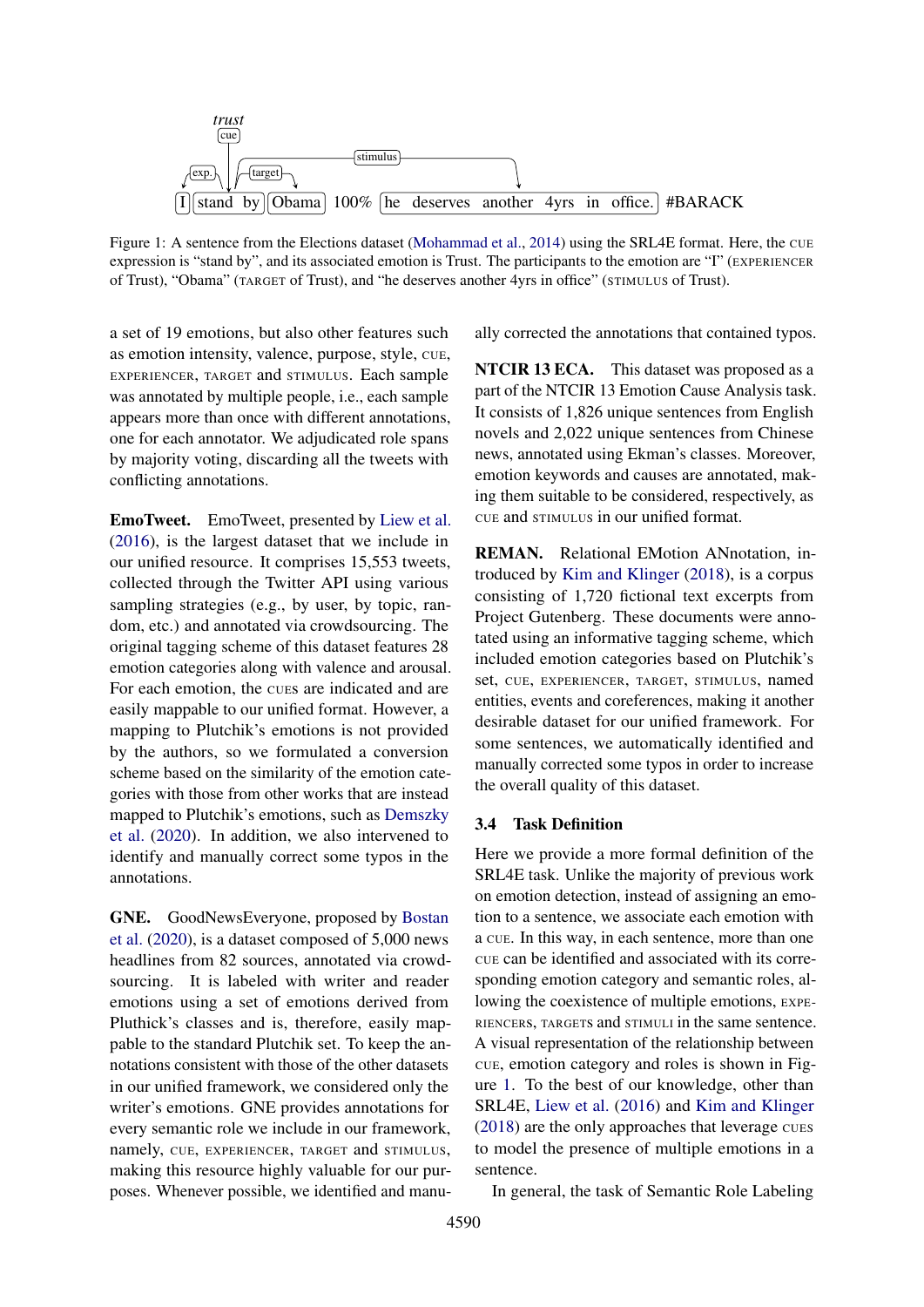<span id="page-5-1"></span>

| <b>Resource</b> | text  | cue  | exp. | targ. | stim. |
|-----------------|-------|------|------|-------|-------|
| <b>Blogs</b>    | 13.95 | 2.09 |      |       |       |
| Elections       | 16.66 | 8.29 | 0.02 | 2.19  | 7.92  |
| EmoTweet        | 15.94 | 3.72 |      |       |       |
| <b>GNE</b>      | 11.32 | 1.44 | 1.80 | 4.64  | 7.19  |
| NTCIR (EN)      | 57.71 | 1.37 |      |       | 8.72  |
| <b>REMAN</b>    | 59.15 | 1.84 | 1.53 | 3.81  | 7.36  |
| A 11            | 19.87 | 2.86 | 146  | 4.18  | 7.55  |

Table 4: Average length (in words) of text and roles of the corpora in SRL4E (only English ones are reported). Note: EXPERIENCER average length is less than one because it is very often labeled as "author" and in this case it does not appear explicitly in the text.

for Emotions can be divided into three key steps: CUE identification, emotion classification and role identification. While there are no hard constraints on the order of these steps, we believe that CUE identification should be done first since its output will serve as the input of the other two steps, however, we also believe that our framework could be a step towards the development of joint approaches that solve the three steps at the same time.

Cue identification. As we described earlier, the CUE acts similarly to a predicate in SRL. Indeed, the main objective of CUE identification is to recognize where and how many emotions are present in a sentence, and what their trigger words or expressions are. The output of this step consists of a set of cues, each corresponding to an emotion in the text, as illustrated in Figure [1.](#page-4-0)

Emotion classification. Traditional approaches in emotion classification take as input a sentence and output the emotion class corresponding to that sentence. In SRL4E, instead, given a pair (sentence, CUE) we want to classify the emotion expressed in the sentence by the indicated input CUE. Note that the result of this approach is not necessarily the same as a sentence-level approach.

Role identification. As previously stated, SRL aims at identifying the semantic constituents of an action expressed by a predicate. In SRL4E, instead, we are interested in identifying the actants of an emotional event which is hinted at by the CUE. Therefore a CUE can be considered in the same way as a predicate in SRL and role identification consists in identifying all those spans of text that have a semantic relationship – EXPERIENCER, TARGET,  $STIMULUS - with the CUE.$ 

<span id="page-5-0"></span>

Figure 2: Distribution of categories in the corpora of SRL4E. Note: for each dataset the sum is not necessarily 100%, since there are samples where more than one CUE appears, and others where no CUES (and therefore no emotions) appear at all.

# 4 Data Analysis

Emotion classes distribution. Depending on the dataset, the distribution of emotion classes changes drastically, as illustrated in Figure [2.](#page-5-0) For example, in Elections, which contains random tweets related to an American election campaign, almost 45% of samples are tagged with *disgust*, as one might expect: this is because many of the tweets in question tend to discredit the opposing party; similarly, the second most used class is *trust* in the tweets in favor of candidates. Another interesting example is GNE, where the most frequent category is *surprise*, highlighting the sensationalistic tone typically found in newspaper headlines. It is worth noting that, in contrast to each individual dataset, our unified dataset includes a fairly balanced distribution between categories, where the only category that appears more often is *joy* (20%), while all the others are between 6% and 10%, approximately.

Other statistics. The statistics reported in Table [4](#page-5-1) show the heterogeneity of the resources included in our framework, with very different text and role lengths. In fact, datasets containing sentences from similar domains share similar values. For example, REMAN and the English version of NTCIR both come from novels and they have comparable text lengths, from 58 to 59 words on average. Instead, Blogs (from online blog posts), Elections and EmoTweet (from tweets) have much shorter sentences, from 14 to 16 words, approximately.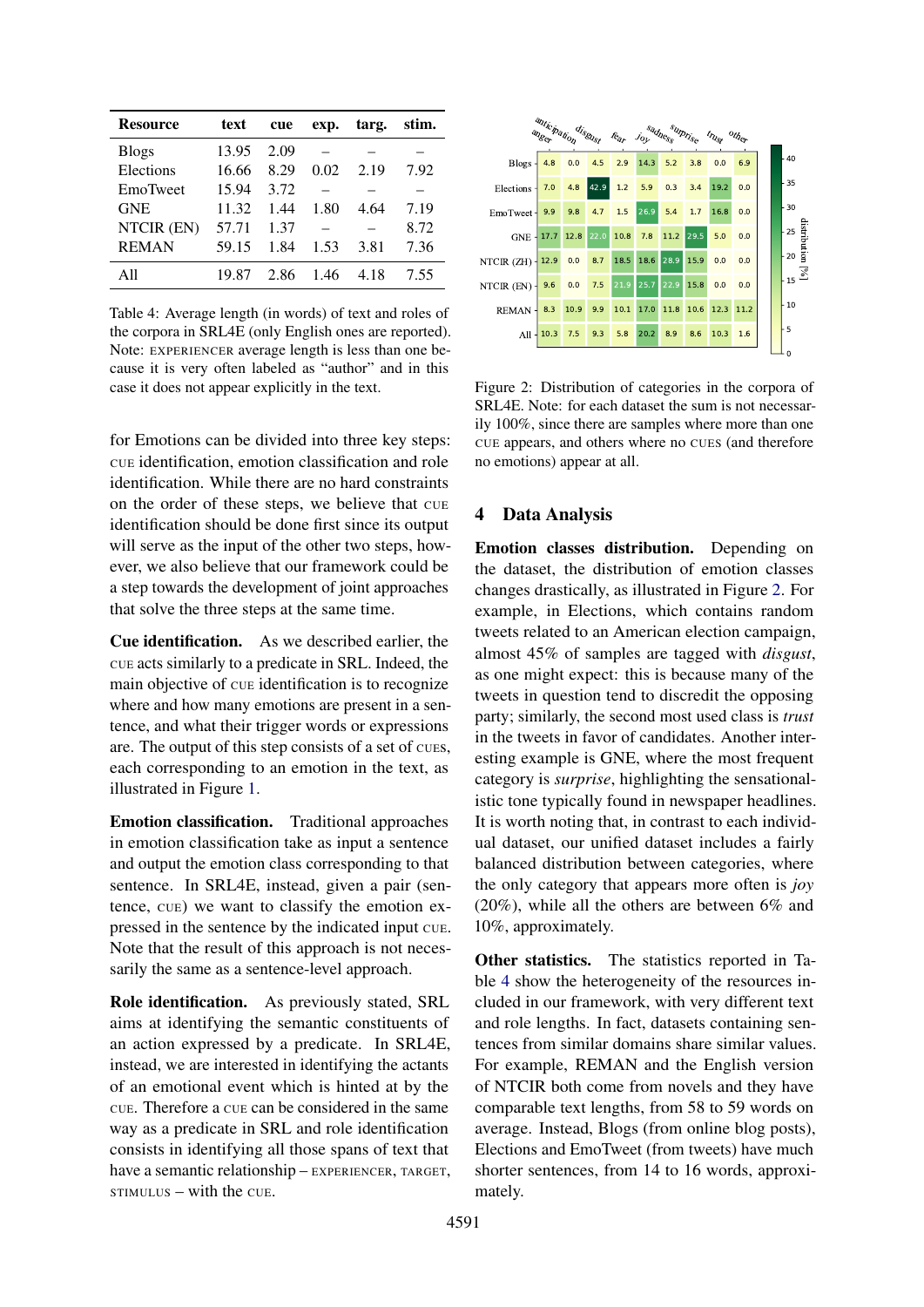Table [4](#page-5-1) also shows that almost all cues are very short, usually around 1-2 words; only those datasets involving tweets have a much higher value. In fact, in EmoTweet and Elections, cues contain 4 and 8 words on average, respectively, due to their dense emotional content and, therefore, their larger number of trigger expressions. It is interesting to note that all datasets feature a similar average length for STIMULI, regardless of the domain.

Borderline examples. SRL4E's formulation is based on the presence of CUEs within sentences, which are seen as the trigger of the emotion in that context. This formulation particularly suits those domains where emotions are expressed explicitly, such as GNE, NTCIR and REMAN. However, handling CUEs becomes non-trivial in some situations, for example in social networks (Elections and EmoTweet) and blog posts (Blogs). In these contexts, language features numerous implicit references and ironic content, where the mere presence of an emoji or a particular punctuation mark completely changes the context. In our task formulation, the presence of a CUE is a fundamental requirement even if it may be difficult to identify, as we want to be able to model multiple, sometimes opposite, emotions in the same sentence. Here is an example:

• "@user Quieter. My sis, brother in law and habibti are going back to Ireland this afternoon  $\left[\frac{1}{C} \right]$  Tennis doubles  $\left[\text{sounds} \atop \text{cuts} \right]$ !  $[\text{Empoy}]!$  #Juice!"

In this case, the *sadness* emotion is associated only with the first CUE, which is ";/", while the *joy* emotion is associated with the other two. Even if a CUE is composed only of punctuation marks (or emojis), it may still be the only useful signal for disambiguating the emotion, or for separating the presence of multiple emotions in the same sentence.

# 5 Experiments

In this Section, we analyze the benefits that our unified framework can bring to a neural model, based on recent contextualized representations from a pretrained language model.

# 5.1 Emotion Classification

The main roadblock to the development of neural models for Semantic Role Labeling for Emotions is the heterogeneity of the emotion labels employed by each currently available dataset. Therefore, we first evaluate the benefits that a unified framework brings in emotion classification. Note that, differently from traditional sentence-level Emotion Detection, here we are interested in assigning an emotion to a given (sentence, CUE) pair, so as to allow a sentence to be assigned different emotions depending on the CUE considered.

Model description. We design a simple neural baseline composed mainly of a BERT-based word representation module and a stack of BiL-STM layers. Given an input sentence w and a pre-identified CUE c, the two are concatenated as an input sequence  $s = [CLS] w [SEP] c [SEP]$ and fed into the BERT-based word representation module, obtaining a sequence of word encodings  $e = BERT(s)$ . These word encodings are further processed by a stack of 2 BiLSTM layers with hidden size 512 to obtain a new sequence of output encodings  $o = BiLSTM(e)$ . Finally, the output encoding  $o_{\text{ICLS1}}$  corresponding to the [CLS] token is fed into a linear classifier which outputs the emotions corresponding to the (sentence, CUE) pair.

Each model configuration is trained to minimize a binary cross-entropy loss for emotion classification (more than one emotion can be assigned to a given input), for a total of 20 epochs with Adam and a learning rate of  $10^{-3}$ , leaving the weights of the underlying language model frozen.

Results. Table [5](#page-7-0) shows the results of our system on emotion classification. First, our unified framework reveals that a system trained on a single dataset can achieve good results on the test set of the same dataset, i.e., on an in-domain evaluation, but is not able to perform as well on other datasets, i.e., on out-of-domain evaluations. Instead, the same system trained jointly on the datasets of SRL4E is able not only to perform consistently across all the test sets, but also to improve over the same system trained on in-domain data only, demonstrating empirically the effectiveness of employing a unified scheme for emotion classification. This is not a given, since each dataset differs – sometimes significantly – from the others in domain and linguistic register. On average, when using multilingual-BERT as the underlying language model, our unified framework provides an improvement of 11.2% in F1 score over EmoTweet, the second best dataset (64.3% against 53.1%). Moreover, Table [5](#page-7-0) shows that our unified framework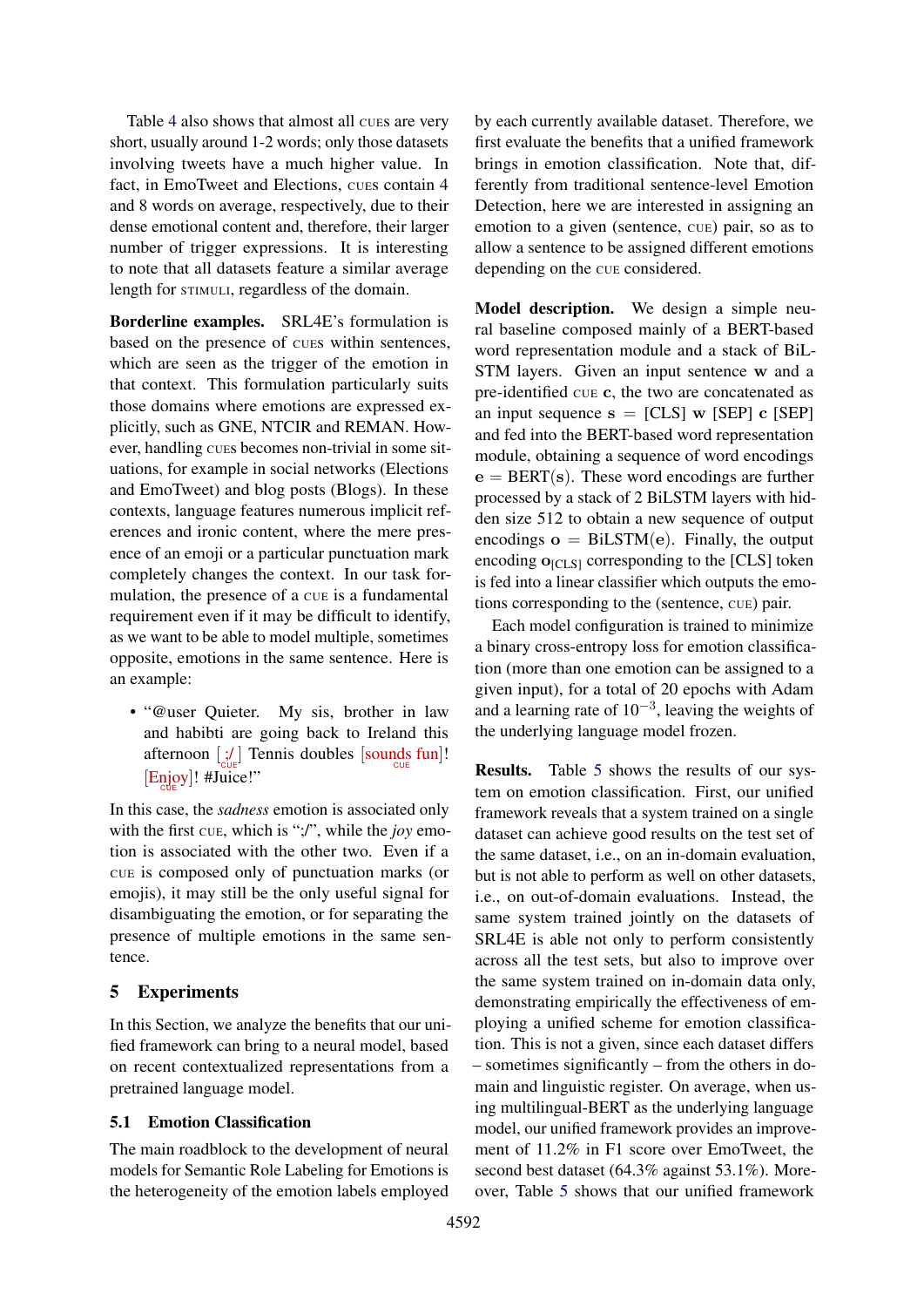<span id="page-7-0"></span>

|                     | <b>Trained on</b> |     |    |    |     |     |                          |      | <b>Evaluated on (F1 score)</b> |          |      |      |      |      |      |
|---------------------|-------------------|-----|----|----|-----|-----|--------------------------|------|--------------------------------|----------|------|------|------|------|------|
| Model               | BL.               | EL. | EТ | GN | N/E | N/Z | RE                       | BL   | EL.                            | EТ       | GN   | N/E  | N/Z  | RE   | ALL  |
|                     | v                 |     |    |    |     |     |                          | 51.0 | 13.3                           | 38.6     | 15.3 | 24.6 | 11.1 | 21.8 | 29.9 |
|                     |                   | ັ   |    |    |     |     |                          | 9.2  | 40.5                           | 21<br>.7 | 15.6 | 8.7  | 7.9  | 13.7 | 17.2 |
|                     |                   |     |    |    |     |     |                          | 49.9 | 32.2.                          | 76.7     | 20.1 | 48.8 | 22.8 | 38.2 | 53.1 |
| $multilingual-BERT$ |                   |     |    | ✔  |     |     |                          | 34.3 | 25.5                           | 30.3     | 29.0 | 29.0 | 18.3 | 23.3 | 28.6 |
|                     |                   |     |    |    | ✔   |     |                          | 42.1 | 10.8                           | 34.2     | 4.0  | 30.2 | 11.9 | 20.1 | 26.0 |
|                     |                   |     |    |    |     | V   | $\overline{\phantom{0}}$ | 8.9  | 5.7                            | 17.5     | 2.6  | 21.4 | 22.8 | 9.2  | 13.9 |
|                     |                   |     |    |    |     | -   | ✔                        | 35.4 | 7.8                            | 22.1     | 4.8  | 16.1 | 2.8  | 23.5 | 17.8 |
|                     | v                 |     |    |    | ້   | ✓   | V                        | 65.9 | 40.7                           | 74.6     | 33.7 | 78.5 | 77.8 | 54.1 | 64.3 |

Table 5: F1 scores on emotion classification. Training a model on the union of all the datasets brings consistent – sometimes very large – improvements, especially on bilingual emotion classification. BL: Blogs. EL: Elections. ET: EmoTweet. GN: GNE. N/E: NTCIR in English. N/Z: NTCIR in Chinese. RE: REMAN.

<span id="page-7-1"></span>

|                     | <b>Trained on</b> |     |    |    |     |     |    |      | <b>Evaluated on (F1 score)</b> |      |      |      |      |      |      |  |
|---------------------|-------------------|-----|----|----|-----|-----|----|------|--------------------------------|------|------|------|------|------|------|--|
| Model               | BL.               | EL. | ET | GN | N/E | N/Z | RE | BL   | EL.                            | EТ   | GN   | N/E  | N/Z  | RE   | ALL  |  |
|                     | V                 |     |    |    |     |     |    | 58.8 | 22.4                           | 32.6 | 29.3 | 39.8 | 31.5 | 41.4 | 34.2 |  |
|                     |                   |     |    |    |     |     |    | 19.2 | 50.5                           | 33.5 | 21.7 | 9.1  | 11.5 | 16.5 | 23.1 |  |
| $multilinguaI-BERT$ |                   |     |    |    |     |     |    | 40.3 | 32.3                           | 60.7 | 18.3 | 28.0 | 34.5 | 38.7 | 47.3 |  |
|                     |                   |     |    |    |     |     |    | 37.9 | 16.1                           | 19.8 | 57.5 | 45.3 | 6.1  | 36.7 | 26.5 |  |
|                     |                   |     |    |    | v   |     |    | 19.3 | 1.6                            | 6.1  | 8.6  | 53.7 | 10.9 | 20.3 | 10.2 |  |
|                     |                   |     |    |    |     | V   |    | 4.0  |                                | 1.7  | 0.0  | 12.8 | 55.3 | 5.7  | 9.8  |  |
|                     |                   |     |    |    |     |     | ✔  | 38.0 | 18.7                           | 24.6 | 27.0 | 42.5 | 29.7 | 50.8 | 28.3 |  |
|                     | v                 | ັ   |    |    | ັ   | ✔   | ✔  | 50.8 | 42.3                           | 58.9 | 55.2 | 59.2 | 61.6 | 49.0 | 56.5 |  |

Table 6: F1 scores of our baseline model on CUE identification. BL: Blogs. EL: Elections. ET: EmoTweet. GN: GNE. N/E: NTCIR in English. N/Z: NTCIR in Chinese. RE: REMAN.

allows our system to improve in bilingual emotion classification (77.8% against 22.8% in F1 score on ALL).

### 5.2 Cue Identification

We now turn to cue identification, where we aim to find every CUE in an input sentence. We frame this subtask as a BIO-tagging problem and devise a neural model to highlight the benefits of our unified framework in this task.

Model description. For cue identification, we use a similar system architecture to the one we used for emotion classification. However, this time the input of the BERT-based word representation module is just the input sentence, whereas the output is a sequence of BIO tags. Specifically, the output encodings  $\mathbf{o} = \mathbf{o}_1, \dots, \mathbf{o}_n$  produced by the last BiLSTM layer are given to a classifier which learns to predict B-cue, I-cue or O.

Results. As one can see in Table [6,](#page-7-1) similarly to what we observed in emotion classification, our unified framework highlights how a model trained on a single dataset is not robust to out-of-domain evaluations. Instead, the same model trained on all the datasets in SRL4E shows consistent results across all the test sets, providing a significant improvement in F1 score over the second best dataset, EmoTweet (56.5% against 47.3% in F1 score on ALL, with an absolute improvement of 9.2%).

### 5.3 Role Identification

Model description. For role identification, we use an approach similar to that for CUE identification. Indeed, similarly to CUE identification, we model role identification as a BIO-tagging problem, with the only difference being that we provide the pre-identified CUE in input, i.e., the input sequence is  $s = [CLS] w [SEP] c [SEP]$ , where w is the input sentence and c is the CUE span.

Results. We find that our results on the identification of each role are in line with the results from CUE identification, leading us to draw similar conclusions (see Tables [7,](#page-8-0) [8](#page-8-1) and [9\)](#page-8-2). In general, we see a familiar pattern in which training our baseline model on a single dataset results in good perfor-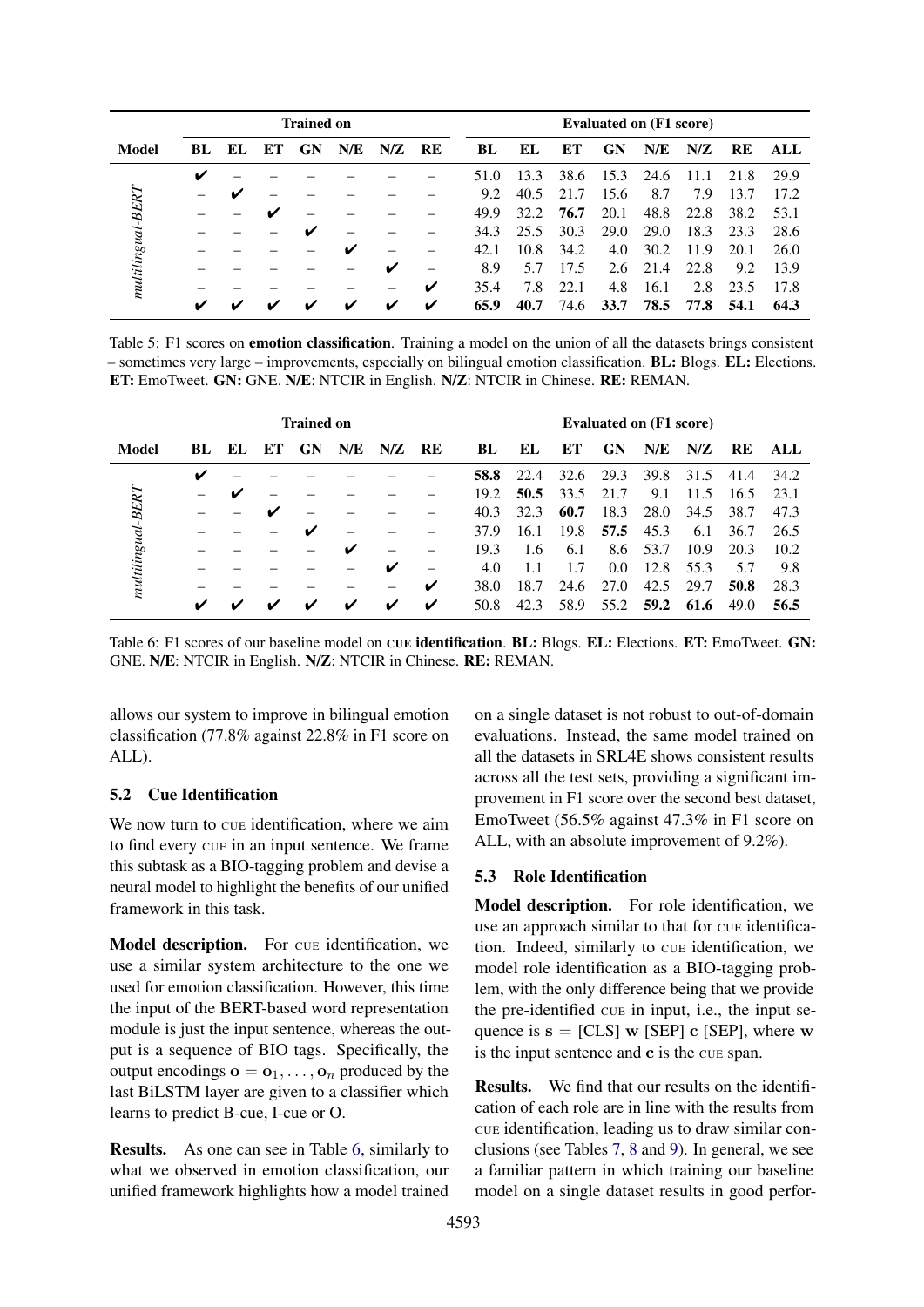<span id="page-8-0"></span>

|                   |     |           | <b>Trained on</b> |     |    | <b>Evaluated on (F1 score)</b> |      |           |      |           |      |  |  |
|-------------------|-----|-----------|-------------------|-----|----|--------------------------------|------|-----------|------|-----------|------|--|--|
| Model             | EL. | <b>GN</b> | N/E               | N/Z | RE | EL.                            | GN   | N/E       | N/Z  | <b>RE</b> | ALL  |  |  |
|                   | v   |           |                   |     |    | 52.8                           | 62.7 | 24.5 25.9 |      | 14.1      | 32.2 |  |  |
| $multipgrad-BERT$ |     | v         |                   |     |    | 42.4                           | 75.8 | 21.9      | 22.4 | 13.8      | 37.1 |  |  |
|                   |     |           | v                 |     |    | 31.6                           | 40.8 | 50.4      | 12.9 | 20.1      | 30.3 |  |  |
|                   |     |           |                   | v   |    | 16.5                           | 16.5 | 20.1      | 56.2 | 15.9      | 38.5 |  |  |
|                   |     |           |                   |     | V  | 9.8                            | 9.0  | 24.4      | 3.8  | 26.4      | 10.3 |  |  |
|                   | ✔   |           |                   | ✔   | V  | 54.5                           | 76.3 | 52.7      | 57.8 | 16.6      | 62.5 |  |  |

Table 7: F1 scores of our baseline model on STIMULUS **identification. BL:** Blogs. EL: Elections. ET: EmoTweet. GN: GNE. N/E: NTCIR in English. N/Z: NTCIR in Chinese. RE: REMAN.

<span id="page-8-1"></span>

|          |     | <b>Trained on</b> |     |       | <b>Evaluated on (F1 score)</b> |                   |       |  |  |  |  |  |  |
|----------|-----|-------------------|-----|-------|--------------------------------|-------------------|-------|--|--|--|--|--|--|
|          | EL. | <b>GN</b>         | RE. | EL.   | <b>GN</b>                      | <b>RE</b>         | ALL   |  |  |  |  |  |  |
|          |     |                   |     | 98.27 | 0.18                           | 0.00              | 10.23 |  |  |  |  |  |  |
| $m-BERT$ |     |                   |     |       | 2.13 71.15 28.07               |                   | 56.77 |  |  |  |  |  |  |
|          |     |                   |     | 3.01  |                                | 43.45 55.72 43.19 |       |  |  |  |  |  |  |
|          |     |                   |     |       | 98.27 71.86 58.31              |                   | 71.54 |  |  |  |  |  |  |

Table 8: F1 scores on EXPERIENCER identification. EL: Elections. GN: GNE. RE: REMAN.

<span id="page-8-2"></span>

|          |     | <b>Trained on</b> |    | <b>Evaluated on (F1 score)</b> |             |             |       |  |  |  |  |  |
|----------|-----|-------------------|----|--------------------------------|-------------|-------------|-------|--|--|--|--|--|
|          | EL. | <b>GN</b>         | RE | EL.                            | <b>GN</b>   | RE          | ALL.  |  |  |  |  |  |
|          |     |                   |    | 63.33                          |             | 13.03 11.94 | 17.84 |  |  |  |  |  |
|          |     |                   |    | 14.31                          | 55.45 14.21 |             | 42.52 |  |  |  |  |  |
| $m-BERT$ |     |                   |    | 32.09                          | 29.77       | 40.79       | 31.52 |  |  |  |  |  |
|          |     |                   |    | 54 44                          |             | 50.13 43.14 | 49.58 |  |  |  |  |  |

Table 9: F1 scores on TARGET identification. EL: Elections. GN: GNE. RE: REMAN.

mances on that specific dataset, but with significantly lower results on out-of-domain data.

#### 5.4 Result Analysis

Results generally benefit from a unified resource. For instance, emotion classification and STIMU-LUS identification almost always struggle in outof-domain evaluations, while they perform better when the model is trained on all the datasets at the same time.

The only exception is  $\overline{\text{c}}$  vertex identification: when our model is trained on all the data in SRL4E, the performance drops when measured on each dataset separately. This is to be expected: while STIMULI follow a similar syntactic pattern across domains, CUEs appear in very different forms (e.g., Twitter usually contains highly informal language with explicit emotions, while news headlines tend to try to describe events objectively, making emotions more

implicit). Instead, when the datasets share a similar domain, the model is able to generalize well, even in cross-lingual settings (such as the English and Chinese versions of NTCIR), highlighting once again the advantages of our unified framework.

## 6 Conclusion and Future Work

Recently, the study of emotions in NLP has been gaining interest, due to their potential not only for application to downstream tasks, but also for enhancing the interpretability of automatic outputs, especially when emotions are accompanied by information about their semantic constituents, i.e., their experiencers, targets and stimuli. However, recent efforts to provide manually annotated data for emotions and their semantic constituents have been heterogeneous in their annotation scheme, making it difficult to train, evaluate, and compare novel approaches.

In this paper, we aimed at addressing these issues and presented a unified framework for the Semantic Role Labeling of Emotions (SRL4E). Our framework collects, cleans, and unifies the annotation schemes of six datasets that provide information about emotions and their semantic roles, making it easy to train and evaluate existing and future systems. We conducted several experiments to demonstrate empirically that our unified scheme is beneficial in each subtask, namely, emotion classification and role (experiencer, target, stimulus) identification, especially in bilingual settings (English-Chinese). With SRL4E, we hope to stimulate future research in this complex area at the intersection of Emotion Detection and Semantic Role Labeling. We release the software to reproduce the benchmark and our experiments at <https://github.com/SapienzaNLP/srl4e>.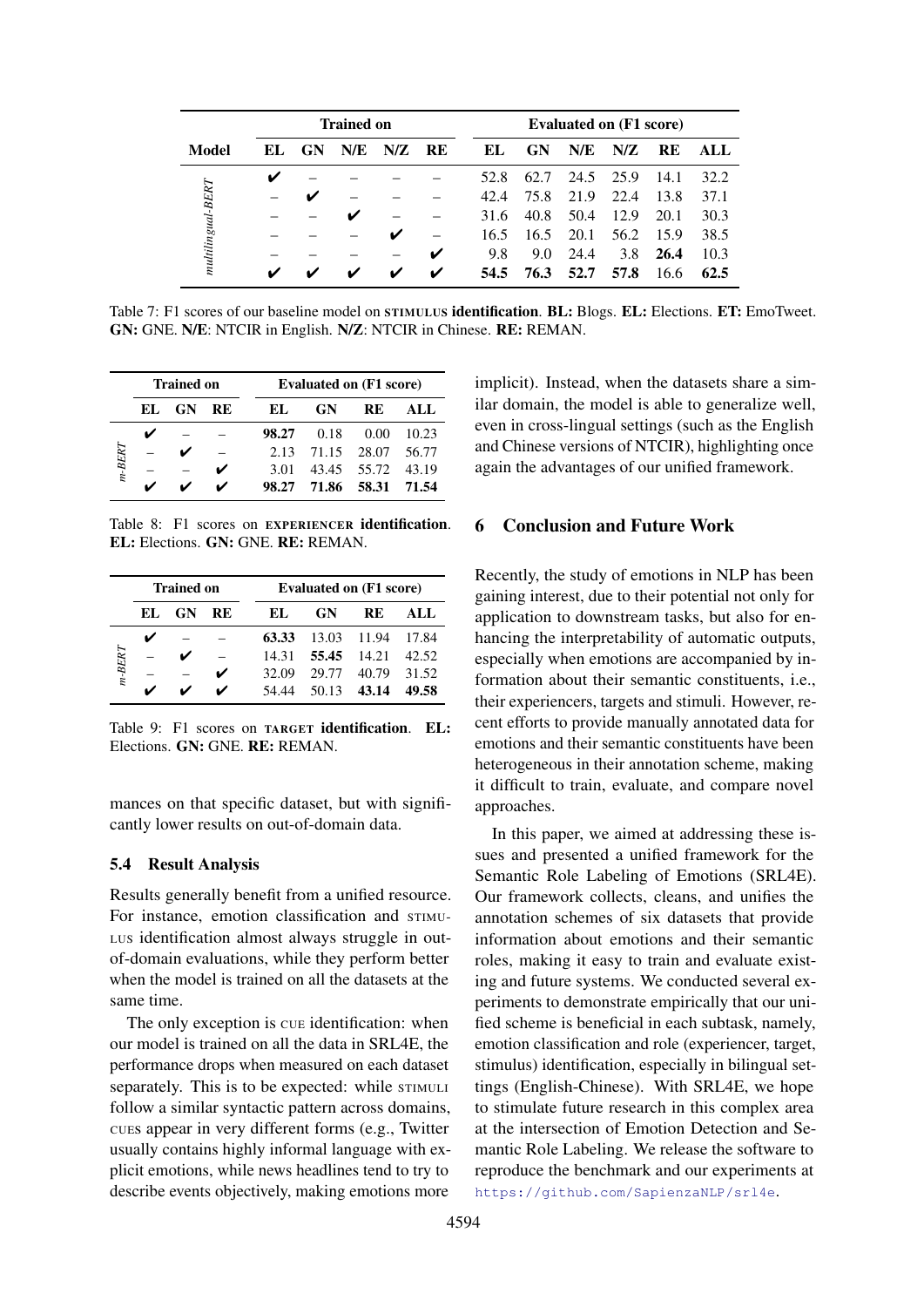#### Acknowledgments

The authors gratefully acknowledge the support of the ERC Consolidator Grant MOUSSE No. 726487



and the European Language Grid project No. 825627 (Universal Semantic Annotator, USeA) under the European Union's Horizon 2020 research and innovation programme.

This work was supported in part by the MIUR under grant "Dipartimenti di Eccellenza 2018- 2022" of the Department of Computer Science of Sapienza University of Rome.

# References

- <span id="page-9-3"></span>Cecilia Ovesdotter Alm, Dan Roth, and Richard Sproat. 2005. [Emotions from Text: Machine Learning](https://www.aclweb.org/anthology/H05-1073) [for Text-based Emotion Prediction.](https://www.aclweb.org/anthology/H05-1073) In *Proceedings of Human Language Technology Conference and Conference on Empirical Methods in Natural Language Processing*, pages 579–586, Vancouver, British Columbia, Canada. Association for Computational Linguistics.
- <span id="page-9-4"></span>Saima Aman and Stan Szpakowicz. 2007. [Identifying](https://doi.org/10.1007/978-3-540-74628-7_27) [Expressions of Emotion in Text.](https://doi.org/10.1007/978-3-540-74628-7_27) In *Text, Speech and Dialogue*, Lecture Notes in Computer Science, pages 196–205, Berlin, Heidelberg. Springer.
- <span id="page-9-5"></span>Saima Aman and Stan Szpakowicz. 2008. [Using Ro](https://www.aclweb.org/anthology/I08-1041)[get's Thesaurus for Fine-grained Emotion Recog](https://www.aclweb.org/anthology/I08-1041)[nition.](https://www.aclweb.org/anthology/I08-1041) In *Proceedings of the Third International Joint Conference on Natural Language Processing: Volume-I*.
- <span id="page-9-11"></span>Collin F. Baker, Charles J. Fillmore, and John B. Lowe. 1998. [The Berkeley FrameNet Project.](https://doi.org/10.3115/980845.980860) In *36th Annual Meeting of the Association for Computational Linguistics and 17th International Conference on Computational Linguistics, Volume 1*, pages 86–90, Montreal, Quebec, Canada. Association for Computational Linguistics.
- <span id="page-9-12"></span>Lisa Feldman Barrett, Zulqarnain Khan, Jennifer Dy, and Dana Brooks. 2018. [Nature of Emotion Cate](https://doi.org/10.1016/j.tics.2017.12.004)[gories: Comment on Cowen and Keltner.](https://doi.org/10.1016/j.tics.2017.12.004) *Trends in Cognitive Sciences*, 22(2):97–99.
- <span id="page-9-9"></span>Rexhina Blloshmi, Simone Conia, Rocco Tripodi, and Roberto Navigli. 2021. [Generating senses and roles:](https://doi.org/10.24963/ijcai.2021/521) [An end-to-end model for dependency- and span](https://doi.org/10.24963/ijcai.2021/521)[based semantic role labeling.](https://doi.org/10.24963/ijcai.2021/521) In *Proceedings of the Thirtieth International Joint Conference on Artificial Intelligence, IJCAI-21*, pages 3786–3793.
- <span id="page-9-7"></span>Laura Ana Maria Bostan, Evgeny Kim, and Roman Klinger. 2020. [GoodNewsEveryone: A Corpus of](https://www.aclweb.org/anthology/2020.lrec-1.194) [News Headlines Annotated with Emotions, Seman](https://www.aclweb.org/anthology/2020.lrec-1.194)[tic Roles, and Reader Perception.](https://www.aclweb.org/anthology/2020.lrec-1.194) In *Proceedings of*

*the 12th Language Resources and Evaluation Conference*, pages 1554–1566, Marseille, France. European Language Resources Association.

- <span id="page-9-2"></span>Laura-Ana-Maria Bostan and Roman Klinger. 2018. [An Analysis of Annotated Corpora for Emotion](https://www.aclweb.org/anthology/C18-1179) [Classification in Text.](https://www.aclweb.org/anthology/C18-1179) In *Proceedings of the 27th International Conference on Computational Linguistics*, pages 2104–2119, Santa Fe, New Mexico, USA. Association for Computational Linguistics.
- <span id="page-9-6"></span>Sven Buechel and Udo Hahn. 2017. [EmoBank: Study](https://www.aclweb.org/anthology/E17-2092)[ing the Impact of Annotation Perspective and Repre](https://www.aclweb.org/anthology/E17-2092)[sentation Format on Dimensional Emotion Analysis.](https://www.aclweb.org/anthology/E17-2092) In *Proceedings of the 15th Conference of the European Chapter of the Association for Computational Linguistics: Volume 2, Short Papers*, pages 578–585, Valencia, Spain. Association for Computational Linguistics.
- <span id="page-9-1"></span>Ankush Chatterjee, Kedhar Nath Narahari, Meghana Joshi, and Puneet Agrawal. 2019. [SemEval-2019](https://doi.org/10.18653/v1/S19-2005) [Task 3: EmoContext Contextual Emotion Detec](https://doi.org/10.18653/v1/S19-2005)[tion in Text.](https://doi.org/10.18653/v1/S19-2005) In *Proceedings of the 13th International Workshop on Semantic Evaluation*, pages 39– 48, Minneapolis, Minnesota, USA. Association for Computational Linguistics.
- <span id="page-9-0"></span>Dushyant Singh Chauhan, Dhanush S R, Asif Ekbal, and Pushpak Bhattacharyya. 2020. [Sentiment and](https://doi.org/10.18653/v1/2020.acl-main.401) [emotion help sarcasm? a multi-task learning frame](https://doi.org/10.18653/v1/2020.acl-main.401)[work for multi-modal sarcasm, sentiment and emo](https://doi.org/10.18653/v1/2020.acl-main.401)[tion analysis.](https://doi.org/10.18653/v1/2020.acl-main.401) In *Proceedings of the 58th Annual Meeting of the Association for Computational Linguistics*, pages 4351–4360, Online. Association for Computational Linguistics.
- <span id="page-9-10"></span>Simone Conia, Andrea Bacciu, and Roberto Navigli. 2021. [Unifying cross-lingual semantic role label](https://doi.org/10.18653/v1/2021.naacl-main.31)[ing with heterogeneous linguistic resources.](https://doi.org/10.18653/v1/2021.naacl-main.31) In *Proceedings of the 2021 Conference of the North American Chapter of the Association for Computational Linguistics: Human Language Technologies*, pages 338–351, Online.
- <span id="page-9-8"></span>Simone Conia and Roberto Navigli. 2020. [Bridg](https://doi.org/10.18653/v1/2020.coling-main.120)[ing the gap in multilingual Semantic Role Label](https://doi.org/10.18653/v1/2020.coling-main.120)[ing: a language-agnostic approach.](https://doi.org/10.18653/v1/2020.coling-main.120) In *Proceedings of the 28th International Conference on Computational Linguistics*, pages 1396–1410, Barcelona, Spain (Online). International Committee on Computational Linguistics.
- <span id="page-9-14"></span>Alan Cowen, Disa Sauter, Jessica L. Tracy, and Dacher Keltner. 2019a. [Mapping the Passions: Toward a](https://doi.org/10.1177/1529100619850176) [High-Dimensional Taxonomy of Emotional Experi](https://doi.org/10.1177/1529100619850176)[ence and Expression.](https://doi.org/10.1177/1529100619850176) *Psychological Science in the Public Interest*, 20(1):69–90. Publisher: SAGE Publications Inc.
- <span id="page-9-13"></span>Alan S. Cowen and Dacher Keltner. 2018. [Clari](https://doi.org/10.1016/j.tics.2018.02.003)[fying the Conceptualization, Dimensionality, and](https://doi.org/10.1016/j.tics.2018.02.003) [Structure of Emotion: Response to Barrett and Col](https://doi.org/10.1016/j.tics.2018.02.003)[leagues.](https://doi.org/10.1016/j.tics.2018.02.003) *Trends in Cognitive Sciences*, 22(4):274– 276.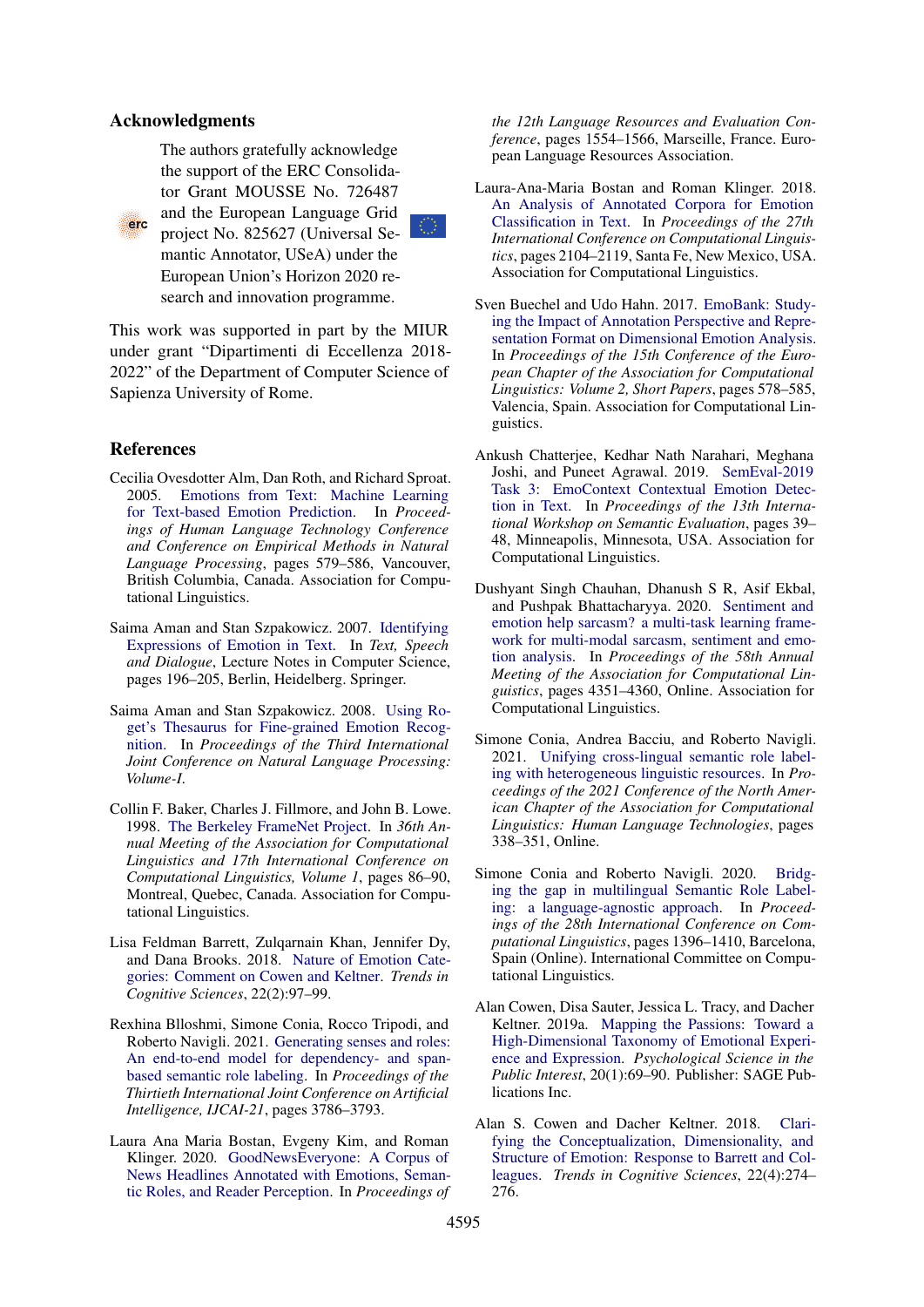- <span id="page-10-10"></span>Alan S. Cowen and Dacher Keltner. 2020. [What the](https://doi.org/10.1037/amp0000488) [face displays: Mapping 28 emotions conveyed by](https://doi.org/10.1037/amp0000488) [naturalistic expression.](https://doi.org/10.1037/amp0000488) *The American Psychologist*, 75(3):349–364.
- <span id="page-10-9"></span>Alan S. Cowen, Petri Laukka, Hillary Anger Elfenbein, Runjing Liu, and Dacher Keltner. 2019b. [The pri](https://doi.org/10.1038/s41562-019-0533-6)[macy of categories in the recognition of 12 emotions](https://doi.org/10.1038/s41562-019-0533-6) [in speech prosody across two cultures.](https://doi.org/10.1038/s41562-019-0533-6) *Nature Human Behaviour*, 3(4):369–382.
- <span id="page-10-5"></span>CrowdFlower. 2016. [Sentiment Analysis in Text](https://data.world/crowdflower/sentiment-analysis-in-text)  [dataset by crowdflower.](https://data.world/crowdflower/sentiment-analysis-in-text)
- <span id="page-10-7"></span>Dorottya Demszky, Dana Movshovitz-Attias, Jeongwoo Ko, Alan Cowen, Gaurav Nemade, and Sujith Ravi. 2020. [GoEmotions: A Dataset of Fine-](https://doi.org/10.18653/v1/2020.acl-main.372)[Grained Emotions.](https://doi.org/10.18653/v1/2020.acl-main.372) In *Proceedings of the 58th Annual Meeting of the Association for Computational Linguistics*, pages 4040–4054, Online. Association for Computational Linguistics.
- <span id="page-10-19"></span>Andrea Di Fabio, Simone Conia, and Roberto Navigli. 2019. [VerbAtlas: a novel large-scale verbal seman](https://doi.org/10.18653/v1/D19-1058)[tic resource and its application to semantic role la](https://doi.org/10.18653/v1/D19-1058)[beling.](https://doi.org/10.18653/v1/D19-1058) In *Proceedings of the 2019 Conference on Empirical Methods in Natural Language Processing and the 9th International Joint Conference on Natural Language Processing (EMNLP-IJCNLP)*, pages 627–637, Hong Kong, China.
- <span id="page-10-8"></span>P. Ekman. 1992. [Are there basic emotions?](https://doi.org/10.1037/0033-295x.99.3.550) *Psychological Review*, 99(3):550–553.
- <span id="page-10-16"></span>Qinghong Gao, Jiannan Hu, Ruifeng Xu, Gui Lin, Yulan He, Qin Lu, and Kam-Fai Wong. 2017. Overview of NTCIR-13 ECA Task. page 6.
- <span id="page-10-15"></span>Diman Ghazi, Diana Inkpen, and Stan Szpakowicz. 2015. [Detecting Emotion Stimuli in Emotion-](https://doi.org/10.1007/978-3-319-18117-2_12)[Bearing Sentences.](https://doi.org/10.1007/978-3-319-18117-2_12) In *Computational Linguistics and Intelligent Text Processing*, volume 9042, pages 152–165. Springer International Publishing, Cham. Series Title: Lecture Notes in Computer Science.
- <span id="page-10-17"></span>Daniel Gildea and Daniel Jurafsky. 2000. [Automatic](https://doi.org/10.3115/1075218.1075283) [Labeling of Semantic Roles.](https://doi.org/10.3115/1075218.1075283) In *Proceedings of the 38th Annual Meeting of the Association for Computational Linguistics*, pages 512–520, Hong Kong. Association for Computational Linguistics.
- <span id="page-10-12"></span>Luheng He, Mike Lewis, and Luke Zettlemoyer. 2015. [Question-answer driven semantic role labeling: Us](https://doi.org/10.18653/v1/D15-1076)[ing natural language to annotate natural language.](https://doi.org/10.18653/v1/D15-1076) In *Proceedings of the 2015 Conference on Empirical Methods in Natural Language Processing*, pages 643–653, Lisbon, Portugal.
- <span id="page-10-1"></span>Pere-Lluís Huguet Cabot, David Abadi, Agneta Fischer, and Ekaterina Shutova. 2021. [Us vs. Them: A](https://www.aclweb.org/anthology/2021.eacl-main.165) [Dataset of Populist Attitudes, News Bias and Emo](https://www.aclweb.org/anthology/2021.eacl-main.165)[tions.](https://www.aclweb.org/anthology/2021.eacl-main.165) In *Proceedings of the 16th Conference of the European Chapter of the Association for Computational Linguistics: Main Volume*, pages 1921–1945, Online. Association for Computational Linguistics.
- <span id="page-10-11"></span>Evgeny Kim and Roman Klinger. 2018. [Who Feels](https://www.aclweb.org/anthology/C18-1114) [What and Why? Annotation of a Literature Corpus](https://www.aclweb.org/anthology/C18-1114) [with Semantic Roles of Emotions.](https://www.aclweb.org/anthology/C18-1114) In *Proceedings of the 27th International Conference on Computational Linguistics*, pages 1345–1359, Santa Fe, New Mexico, USA. Association for Computational Linguistics.
- <span id="page-10-18"></span>Karin Kipper Schuler. 2005. *[VerbNet: A broad](http://verbs.colorado.edu/~kipper/Papers/dissertation.pdf)[coverage, comprehensive verb lexicon](http://verbs.colorado.edu/~kipper/Papers/dissertation.pdf)*. University of Pennsylvania.
- <span id="page-10-2"></span>Jingsheng Lei, Yanghui Rao, Qing Li, Xiaojun Quan, and Liu Wenyin. 2014. [Towards building a social](https://doi.org/10.1016/j.future.2013.09.024) [emotion detection system for online news.](https://doi.org/10.1016/j.future.2013.09.024) *Future Generation Computer Systems*, 37:438–448.
- <span id="page-10-3"></span>Yanran Li, Hui Su, Xiaoyu Shen, Wenjie Li, Ziqiang Cao, and Shuzi Niu. 2017. [DailyDialog: A Manu](https://www.aclweb.org/anthology/I17-1099)[ally Labelled Multi-turn Dialogue Dataset.](https://www.aclweb.org/anthology/I17-1099) In *Proceedings of the Eighth International Joint Conference on Natural Language Processing (Volume 1: Long Papers)*, pages 986–995, Taipei, Taiwan. Asian Federation of Natural Language Processing.
- <span id="page-10-14"></span>Jasy Suet Yan Liew, Howard R. Turtle, and Elizabeth D. Liddy. 2016. [EmoTweet-28: A Fine-Grained Emo](https://www.aclweb.org/anthology/L16-1183)[tion Corpus for Sentiment Analysis.](https://www.aclweb.org/anthology/L16-1183) In *Proceedings of the Tenth International Conference on Language Resources and Evaluation (LREC'16)*, pages 1149– 1156, Portorož, Slovenia. European Language Resources Association (ELRA).
- <span id="page-10-6"></span>Vicki Liu, Carmen Banea, and Rada Mihalcea. 2017. [Grounded emotions.](https://doi.org/10.1109/ACII.2017.8273642) In *2017 Seventh International Conference on Affective Computing and Intelligent Interaction (ACII)*, pages 477–483. ISSN: 2156- 8111.
- <span id="page-10-13"></span>Diego Marcheggiani, Jasmijn Bastings, and Ivan Titov. 2018. [Exploiting semantics in neural machine trans](https://doi.org/10.18653/v1/N18-2078)[lation with graph convolutional networks.](https://doi.org/10.18653/v1/N18-2078) In *Proceedings of the 2018 Conference of the North American Chapter of the Association for Computational Linguistics: Human Language Technologies, Volume 2 (Short Papers)*, pages 486–492, New Orleans, Louisiana. Association for Computational Linguistics.
- <span id="page-10-0"></span>Ilia Markov, Nikola Ljubešic, Darja Fišer, and ´ Walter Daelemans. 2021. [Exploring stylometric](https://aclanthology.org/2021.wassa-1.16) [and emotion-based features for multilingual cross](https://aclanthology.org/2021.wassa-1.16)[domain hate speech detection.](https://aclanthology.org/2021.wassa-1.16) In *Proceedings of the Eleventh Workshop on Computational Approaches to Subjectivity, Sentiment and Social Media Analysis*, pages 149–159, Online.
- <span id="page-10-4"></span>Saif Mohammad. 2012. [#Emotional Tweets.](https://www.aclweb.org/anthology/S12-1033) In *\*SEM 2012: The First Joint Conference on Lexical and Computational Semantics – Volume 1: Proceedings of the main conference and the shared task, and Volume 2: Proceedings of the Sixth International Workshop on Semantic Evaluation (SemEval 2012)*, pages 246–255, Montréal, Canada. Association for Computational Linguistics.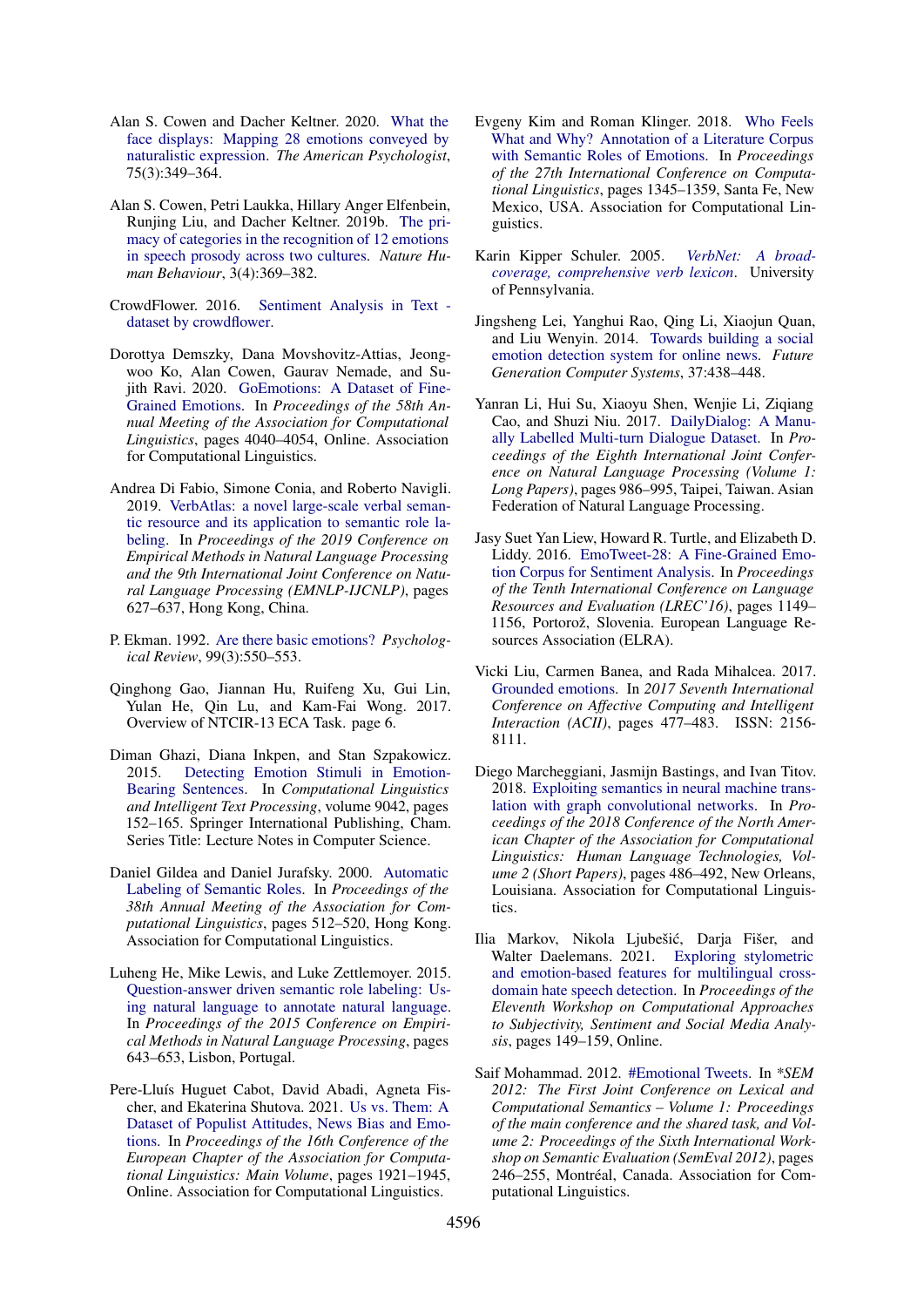- <span id="page-11-5"></span>Saif Mohammad and Felipe Bravo-Marquez. 2017. [Emotion Intensities in Tweets.](https://doi.org/10.18653/v1/S17-1007) In *Proceedings of the 6th Joint Conference on Lexical and Computational Semantics (\*SEM 2017)*, pages 65–77, Vancouver, Canada. Association for Computational Linguistics.
- <span id="page-11-13"></span>Saif Mohammad, Xiaodan Zhu, and Joel Martin. 2014. [Semantic Role Labeling of Emotions in Tweets.](https://doi.org/10.3115/v1/W14-2607) In *Proceedings of the 5th Workshop on Computational Approaches to Subjectivity, Sentiment and Social Media Analysis*, pages 32–41, Baltimore, Maryland. Association for Computational Linguistics.
- <span id="page-11-16"></span>Saif M. Mohammad, Xiaodan Zhu, Svetlana Kiritchenko, and Joel Martin. 2015. [Sentiment, emo](https://doi.org/10.1016/j.ipm.2014.09.003)[tion, purpose, and style in electoral tweets.](https://doi.org/10.1016/j.ipm.2014.09.003) *Information Processing & Management*, 51(4):480–499.
- <span id="page-11-15"></span>Lluís Màrquez, Xavier Carreras, Kenneth C. Litkowski, and Suzanne Stevenson. 2008. [Special Issue In](https://doi.org/10.1162/coli.2008.34.2.145)[troduction: Semantic Role Labeling: An Introduc](https://doi.org/10.1162/coli.2008.34.2.145)[tion to the Special Issue.](https://doi.org/10.1162/coli.2008.34.2.145) *Computational Linguistics*, 34(2):145–159.
- <span id="page-11-1"></span>Laura Ana Maria Oberländer, Kevin Reich, and Roman Klinger. 2020. [Experiencers, Stimuli, or Tar](https://www.aclweb.org/anthology/2020.peoples-1.12)[gets: Which Semantic Roles Enable Machine Learn](https://www.aclweb.org/anthology/2020.peoples-1.12)[ing to Infer the Emotions?](https://www.aclweb.org/anthology/2020.peoples-1.12) In *Proceedings of the Third Workshop on Computational Modeling of People's Opinions, Personality, and Emotion's in Social Media*, pages 119–128, Barcelona, Spain (Online). Association for Computational Linguistics.
- <span id="page-11-10"></span>ROBERT Plutchik. 1980. [Chapter 1 - A GENERAL](https://doi.org/10.1016/B978-0-12-558701-3.50007-7) [PSYCHOEVOLUTIONARY THEORY OF EMO-](https://doi.org/10.1016/B978-0-12-558701-3.50007-7)[TION.](https://doi.org/10.1016/B978-0-12-558701-3.50007-7) In Robert Plutchik and Henry Kellerman, editors, *Theories of Emotion*, pages 3–33. Academic Press.
- <span id="page-11-12"></span>Robert Plutchik. 2001. [The Nature of Emotions: Hu](https://www.jstor.org/stable/27857503)[man emotions have deep evolutionary roots, a fact](https://www.jstor.org/stable/27857503) [that may explain their complexity and provide tools](https://www.jstor.org/stable/27857503) [for clinical practice.](https://www.jstor.org/stable/27857503) *American Scientist*, 89(4):344– 350. Publisher: Sigma Xi, The Scientific Research Society.
- <span id="page-11-4"></span>Daniel Preoțiuc-Pietro, H. Andrew Schwartz, Gregory Park, Johannes Eichstaedt, Margaret Kern, Lyle Ungar, and Elisabeth Shulman. 2016. [Modelling Va](https://doi.org/10.18653/v1/W16-0404)[lence and Arousal in Facebook posts.](https://doi.org/10.18653/v1/W16-0404) In *Proceedings of the 7th Workshop on Computational Approaches to Subjectivity, Sentiment and Social Media Analysis*, pages 9–15, San Diego, California. Association for Computational Linguistics.
- <span id="page-11-17"></span>Alessandro Raganato, Jose Camacho-Collados, and Roberto Navigli. 2017. [Word Sense Disambigua](https://aclanthology.org/E17-1010)[tion: A Unified Evaluation Framework and Empir](https://aclanthology.org/E17-1010)[ical Comparison.](https://aclanthology.org/E17-1010) In *Proceedings of the 15th Conference of the European Chapter of the Association for Computational Linguistics: Volume 1, Long Papers*, pages 99–110, Valencia, Spain. Association for Computational Linguistics.
- <span id="page-11-0"></span>Santhosh Rajamanickam, Pushkar Mishra, Helen Yannakoudakis, and Ekaterina Shutova. 2020. [Joint](https://doi.org/10.18653/v1/2020.acl-main.394) [Modelling of Emotion and Abusive Language De](https://doi.org/10.18653/v1/2020.acl-main.394)[tection.](https://doi.org/10.18653/v1/2020.acl-main.394) In *Proceedings of the 58th Annual Meeting of the Association for Computational Linguistics*, pages 4270–4279, Online. Association for Computational Linguistics.
- <span id="page-11-11"></span>James A. Russell. 1980. [A circumplex model of af](https://doi.org/10.1037/h0077714)[fect.](https://doi.org/10.1037/h0077714) *Journal of Personality and Social Psychology*, 39(6):1161–1178. Place: US Publisher: American Psychological Association.
- <span id="page-11-2"></span>K. R. Scherer and H. G. Wallbott. 1994. [Evidence](https://doi.org/10.1037//0022-3514.66.2.310) [for universality and cultural variation of differential](https://doi.org/10.1037//0022-3514.66.2.310) [emotion response patterning.](https://doi.org/10.1037//0022-3514.66.2.310) *Journal of Personality and Social Psychology*, 66(2):310–328.
- <span id="page-11-6"></span>Hendrik Schuff, Jeremy Barnes, Julian Mohme, Sebastian Padó, and Roman Klinger. 2017. [Annotation,](https://doi.org/10.18653/v1/W17-5203) [Modelling and Analysis of Fine-Grained Emotions](https://doi.org/10.18653/v1/W17-5203) [on a Stance and Sentiment Detection Corpus.](https://doi.org/10.18653/v1/W17-5203) In *Proceedings of the 8th Workshop on Computational Approaches to Subjectivity, Sentiment and Social Media Analysis*, pages 13–23, Copenhagen, Denmark. Association for Computational Linguistics.
- <span id="page-11-14"></span>Peng Shi and Jimmy Lin. 2019. [Simple BERT models](http://arxiv.org/abs/1904.05255) [for Relation Extraction and Semantic Role Labeling.](http://arxiv.org/abs/1904.05255) *CoRR*, abs/1904.05255.
- <span id="page-11-9"></span>Tiberiu Sosea and Cornelia Caragea. 2020. [Cancer-](https://doi.org/10.18653/v1/2020.emnlp-main.715)[Emo: A Dataset for Fine-Grained Emotion Detec](https://doi.org/10.18653/v1/2020.emnlp-main.715)[tion.](https://doi.org/10.18653/v1/2020.emnlp-main.715) In *Proceedings of the 2020 Conference on Empirical Methods in Natural Language Processing (EMNLP)*, pages 8892–8904, Online. Association for Computational Linguistics.
- <span id="page-11-3"></span>Carlo Strapparava and Rada Mihalcea. 2007. [SemEval-](https://www.aclweb.org/anthology/S07-1013)[2007 Task 14: Affective Text.](https://www.aclweb.org/anthology/S07-1013) In *Proceedings of the Fourth International Workshop on Semantic Evaluations (SemEval-2007)*, pages 70–74, Prague, Czech Republic. Association for Computational Linguistics.
- <span id="page-11-7"></span>Shabnam Tafreshi and Mona Diab. 2018. [Sentence and](https://aclanthology.org/L18-1199) [Clause Level Emotion Annotation, Detection, and](https://aclanthology.org/L18-1199) [Classification in a Multi-Genre Corpus.](https://aclanthology.org/L18-1199) In *Proceedings of the Eleventh International Conference on Language Resources and Evaluation (LREC 2018)*, Miyazaki, Japan. European Language Resources Association (ELRA).
- <span id="page-11-18"></span>Wikimedia. 2020. [Plutchik dyads.](https://commons.wikimedia.org/w/index.php?title=File:Plutchik_Dyads.svg&oldid=483106491) [Online; accessed 17-May-2021].
- <span id="page-11-8"></span>Emily Öhman, Marc Pàmies, Kaisla Kajava, and Jörg Tiedemann. 2020. [XED: A Multilingual Dataset](https://doi.org/10.18653/v1/2020.coling-main.575) [for Sentiment Analysis and Emotion Detection.](https://doi.org/10.18653/v1/2020.coling-main.575) In *Proceedings of the 28th International Conference on Computational Linguistics*, pages 6542–6552, Barcelona, Spain (Online). International Committee on Computational Linguistics.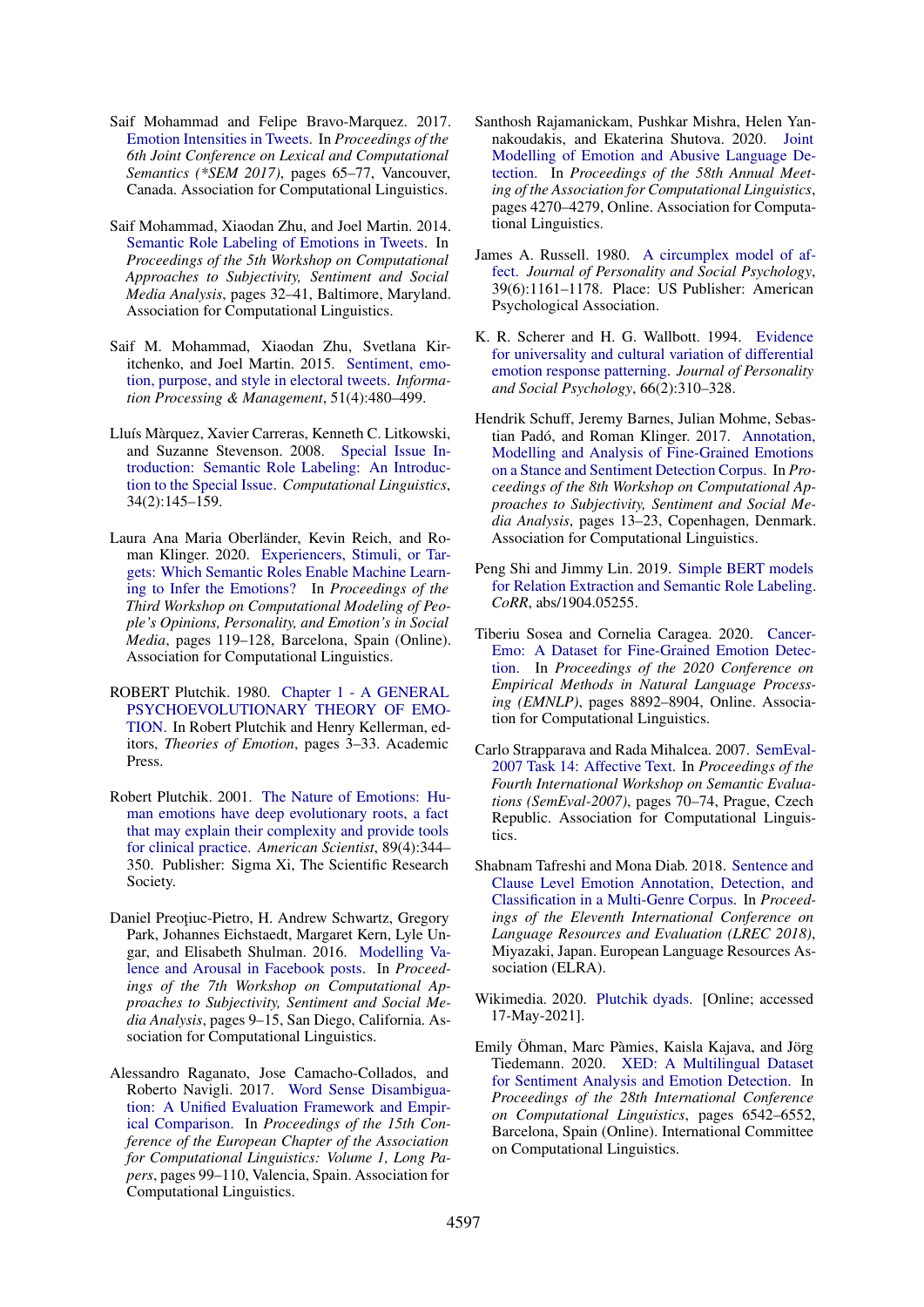# <span id="page-12-0"></span>A Plutchik's Wheel of Emotions

Pluthick's basic emotions – *anger*, *anticipation*, *disgust*, *fear*, *joy*, *sadness*, *surprise* and *trust* – can be compounded into "dyads" to form even more complex feelings. The compositions are shown in Figure [3.](#page-12-2) These can be used to describe the emotional context in which basic emotions are not enough, but a more fine-grained set is needed.

<span id="page-12-2"></span>

Figure 3: Pluthick's emotion dyads [\(Wikimedia,](#page-11-18) [2020\)](#page-11-18) .

# <span id="page-12-1"></span>B Sources: Additional Information

In this Section, we list the license and availability of each of the six resources included in SRL4E with a link to where to download them, if available:

- Blogs. The license is not specified, but it is available for research purposes upon request to the authors;
- Elections. The license is not specified; it is freely available online<sup>[1](#page-12-3)</sup> and can be used for research purposes;
- EmoTweet. The license is not specified, but it is available for research purposes upon request to the authors;
- GNE. This dataset is freely available online<sup>[2](#page-12-4)</sup> under CC BY 4.0 license;
- NTCIR 13 ECA. The license is not specified and the download page is no longer online, but a snapshot can be accessed using Internet Archive:<sup>[3](#page-12-5)</sup>
- REMAN. This dataset is freely available online[4](#page-12-6) under CC BY 4.0 license.

A summary of the above information is reported in table [10.](#page-13-0)

# C Comparison

[Oberländer et al.](#page-11-1) [\(2020\)](#page-11-1) did, in fact, aggregate a similar set of corpora (which is now actually a subset of SRL4E) for addressing emotion classification, however, we stress that our task formulation is different: their goal is to study which semantic roles allow models to infer emotions.

Instead, SRL4E proposes a novel task formulation, together with a unified dataset for such a task. Moreover, as opposed to the above mentioned work, SRL4E assigns emotions to CUEs, not to whole sentences. Finally, our dataset is larger, treats Emotion Classification as a multi-label classification task (i.e. multiple emotions can be assigned to the same CUE) and features a manual correction of annotations issues (e.g. typos, inconsistencies).

### D Experiments: Additional Results

Additional experiments were conducted to compare the performance of the models in monolingual and multilingual settings. Results for emotion classification and sentiment classification are reported in Tables [11](#page-13-1) and [12,](#page-14-0) respectively.

# E SRL4E Format Example

SRL4E generates a set of JSON files. An example of how a sample is represented in SRL4E format is shown in Listing [1.](#page-15-0)

<span id="page-12-3"></span><sup>1</sup>[http://saifmohammad.com/WebPages/](http://saifmohammad.com/WebPages/SentimentEmotionLabeledData.html) [SentimentEmotionLabeledData.html](http://saifmohammad.com/WebPages/SentimentEmotionLabeledData.html)

<span id="page-12-4"></span><sup>2</sup>[https://www.ims.uni-stuttgart.](https://www.ims.uni-stuttgart.de/en/research/resources/corpora/goodnewseveryone/) [de/en/research/resources/corpora/](https://www.ims.uni-stuttgart.de/en/research/resources/corpora/goodnewseveryone/) [goodnewseveryone/](https://www.ims.uni-stuttgart.de/en/research/resources/corpora/goodnewseveryone/)

<span id="page-12-5"></span><sup>3</sup>[https://web.archive.org/web/](https://web.archive.org/web/20170913034355/http://hlt.hitsz.edu.cn/ECA.html) [20170913034355/http://hlt.hitsz.edu.cn/](https://web.archive.org/web/20170913034355/http://hlt.hitsz.edu.cn/ECA.html) [ECA.html](https://web.archive.org/web/20170913034355/http://hlt.hitsz.edu.cn/ECA.html)

<span id="page-12-6"></span><sup>4</sup>[https://www.ims.uni-stuttgart.de/en/](https://www.ims.uni-stuttgart.de/en/research/resources/corpora/reman/) [research/resources/corpora/reman/](https://www.ims.uni-stuttgart.de/en/research/resources/corpora/reman/)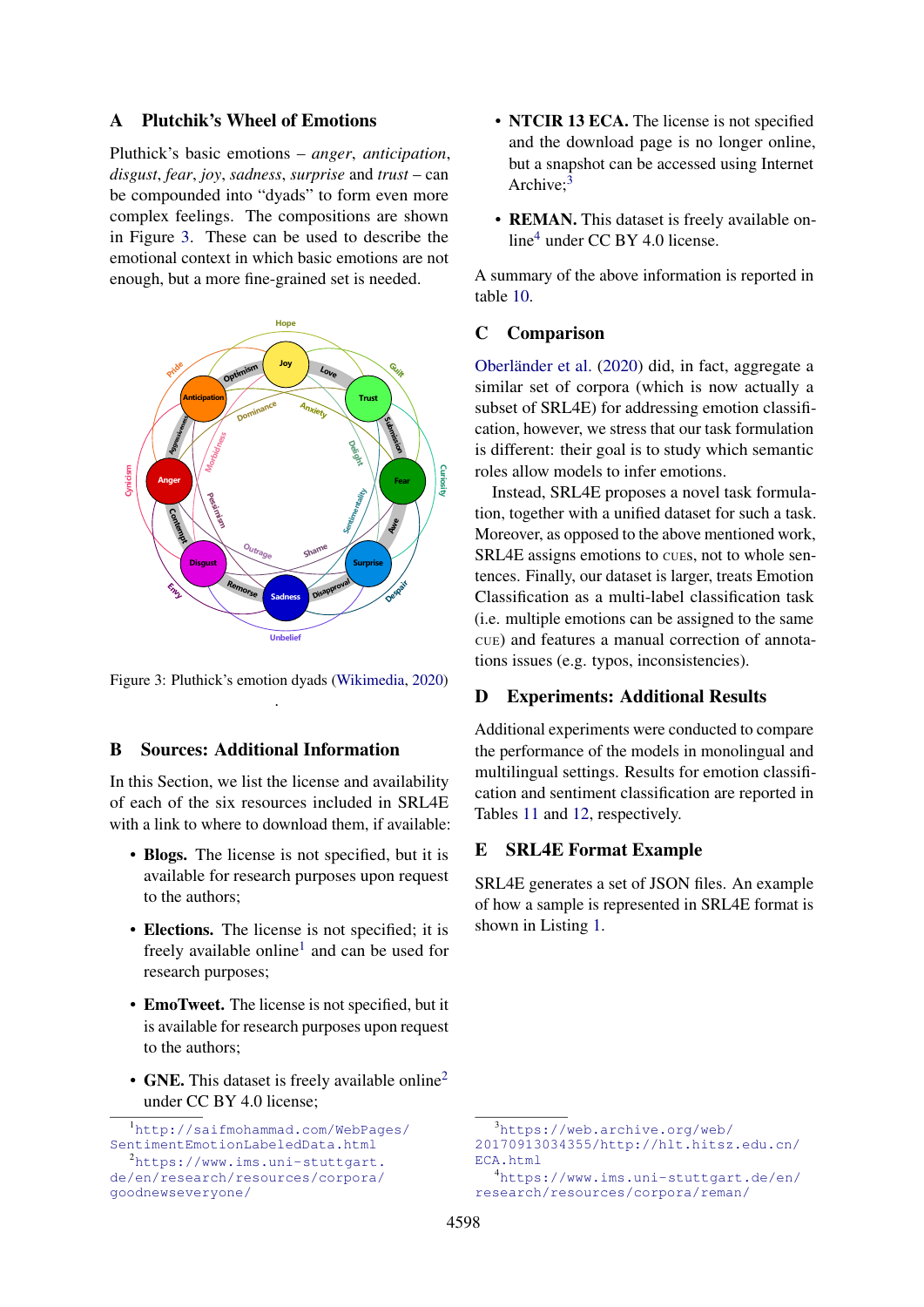<span id="page-13-0"></span>

| <b>Resource</b> | <b>Source</b>              | Lic.  | Link |
|-----------------|----------------------------|-------|------|
| <b>Blogs</b>    | Aman and Szpakowicz (2007) | $R-R$ |      |
| Elections       | Mohammad et al. (2014)     | $D-R$ | Link |
| EmoTweet        | Liew et al. $(2016)$       | $R-R$ |      |
| <b>GNE</b>      | Bostan et al. (2020)       | $D-C$ | Link |
| <b>NTCIR</b>    | Gao et al. (2017)          | D-U   | Link |
| <b>REMAN</b>    | Kim and Klinger (2018)     | D-C   | Link |

Table 10: License information, availability and link for each dataset that is part of SRL4E. **R-R**: available upon Request for Research only purposes; D-R: available online for Download for Research only purposes; D-U: available online for Download with Unknown license; D-C: available online for Download under CC-BY 4.0 license.

<span id="page-13-1"></span>

|                    |    |    |    | <b>Trained on</b> |     |     |           |      | <b>Evaluated on (F1 score)</b> |      |           |      |                          |           |      |  |
|--------------------|----|----|----|-------------------|-----|-----|-----------|------|--------------------------------|------|-----------|------|--------------------------|-----------|------|--|
| <b>Model</b>       | BL | EL | ЕT | <b>GN</b>         | N/E | N/Z | <b>RE</b> | BL   | EL                             | EТ   | <b>GN</b> | N/E  | N/Z                      | <b>RE</b> | ALL  |  |
|                    | V  |    |    |                   |     |     |           | 57.9 | 24.0                           | 40.4 | 20.1      | 25.9 |                          | 32.4      | 35.0 |  |
|                    |    | ✔  |    |                   |     |     |           | 16.7 | 49.4                           | 26.8 | 17.8      | 8.1  | -                        | 17.7      | 22.5 |  |
| <b>BERT-base</b>   |    |    | v  |                   |     |     |           | 52.6 | 36.4                           | 80.3 | 23.6      | 50.5 | $\overline{\phantom{0}}$ | 41.5      | 58.4 |  |
|                    |    |    |    | V                 |     |     |           | 35.9 | 37.4                           | 30.3 | 34.9      | 29.6 | $\overline{\phantom{0}}$ | 29.1      | 32.0 |  |
|                    |    |    |    |                   | V   |     |           | 49.9 | 14.3                           | 39.7 | 17.3      | 71.4 | $\overline{\phantom{0}}$ | 31.2      | 37.4 |  |
|                    |    |    |    |                   |     |     | ✔         | 47.2 | 21.7                           | 36.6 | 9.5       | 32.5 | -                        | 38.1      | 31.5 |  |
|                    | V  | ✔  | v  | ✔                 | ✔   |     | V         | 72.6 | 56.5                           | 77.0 | 30.7      | 77.3 |                          | 58.4      | 65.6 |  |
|                    | V  |    |    |                   |     |     |           | 51.0 | 13.3                           | 38.6 | 15.3      | 24.6 | 11.1                     | 21.8      | 29.9 |  |
|                    |    | ✔  |    |                   |     |     |           | 9.2  | 40.5                           | 21.7 | 15.6      | 8.7  | 7.9                      | 13.7      | 17.2 |  |
|                    |    |    | ✔  |                   |     |     |           | 49.9 | 32.2                           | 76.7 | 20.1      | 48.8 | 22.8                     | 38.2      | 53.1 |  |
|                    |    |    |    | ✔                 |     |     |           | 34.3 | 25.5                           | 30.3 | 29.0      | 29.0 | 18.3                     | 23.3      | 28.6 |  |
|                    |    |    |    |                   | V   | —   |           | 42.1 | 10.8                           | 34.2 | 4.0       | 30.2 | 11.9                     | 20.1      | 26.0 |  |
|                    |    |    |    |                   |     | ✔   | —         | 8.9  | 5.7                            | 17.5 | 2.6       | 21.4 | 22.8                     | 9.2       | 13.9 |  |
| $multipquad$ -BERT |    |    |    |                   |     |     | V         | 35.4 | 7.8                            | 22.1 | 4.8       | 16.1 | 2.8                      | 23.5      | 17.8 |  |
|                    | ✔  |    |    |                   | V   | ✔   | ✔         | 65.9 | 40.7                           | 74.6 | 33.7      | 78.5 | 77.8                     | 54.1      | 64.3 |  |

Table 11: Comparison between *BERT-base* and *mutilingual-BERT* in terms of F1 score on emotion classification. *BERT-base* obtains slightly better results, but overall both the models benefit from training on multiple datasets at the same time, even if the datasets are heterogeneous in size and domain. BL: Blogs. EL: Elections. ET: EmoTweet. GN: GNE. N/E: NTCIR in English. N/Z: NTCIR in Chinese. RE: REMAN.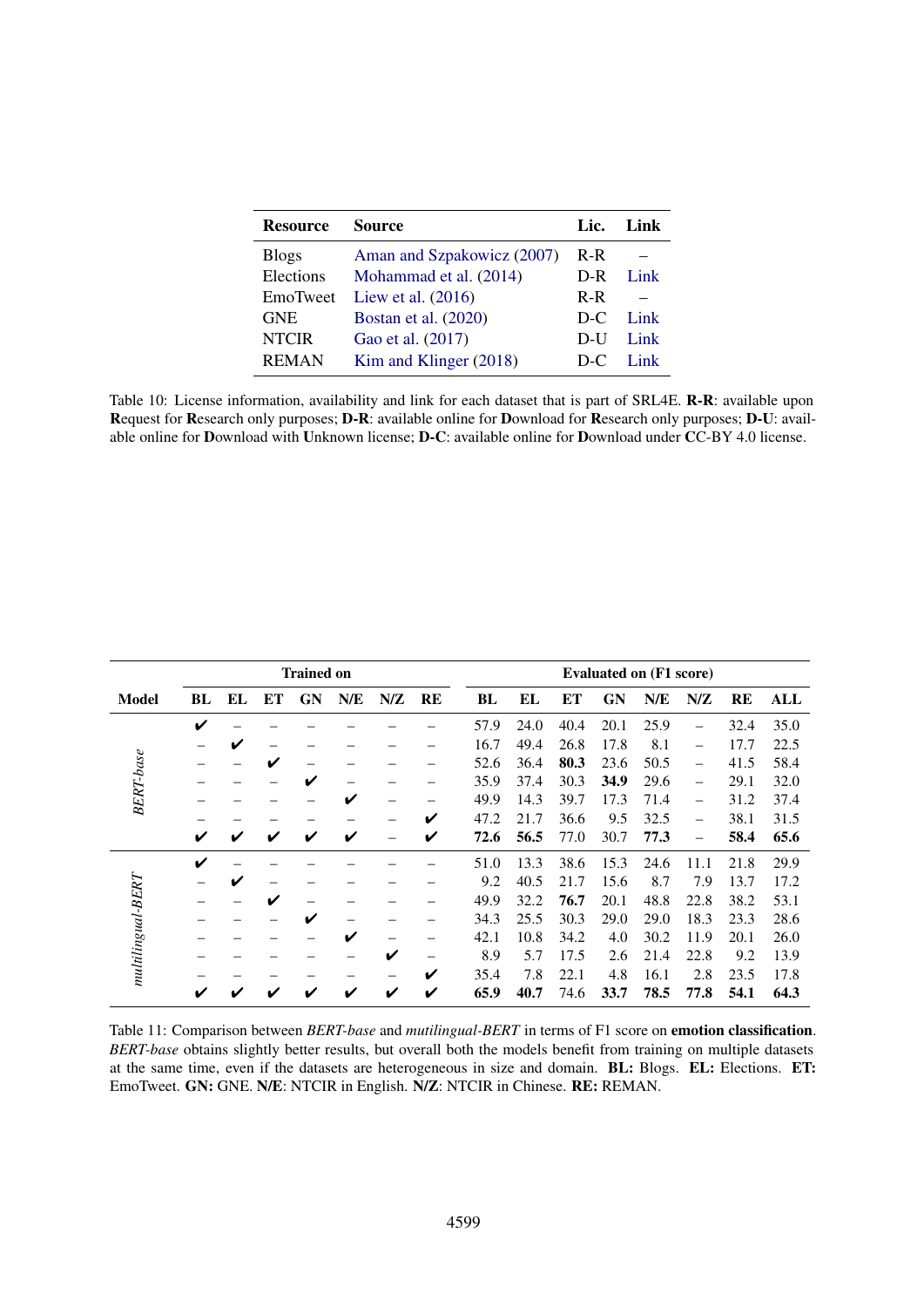<span id="page-14-0"></span>

|                          |    |    |    | <b>Trained on</b> |     |     |                          | Evaluated on $(Accuracy - %)$ |      |      |           |      |                          |      |      |  |
|--------------------------|----|----|----|-------------------|-----|-----|--------------------------|-------------------------------|------|------|-----------|------|--------------------------|------|------|--|
| <b>Model</b>             | BL | EL | ET | <b>GN</b>         | N/E | N/Z | <b>RE</b>                | <b>BL</b>                     | EL   | ET   | <b>GN</b> | N/E  | N/Z                      | RE   | ALL  |  |
|                          | V  |    |    |                   |     |     |                          | 81.6                          | 60.5 | 69.1 | 66.5      | 55.9 | $\overline{\phantom{0}}$ | 63.5 | 67.6 |  |
|                          |    | ✔  |    |                   |     |     | —                        | 64.3                          | 80.2 | 70.5 | 71.3      | 61.7 | $\overline{\phantom{0}}$ | 41.0 | 67.4 |  |
| <b>BERT-base</b>         |    |    | V  |                   |     |     |                          | 80.6                          | 77.9 | 91.8 | 75.3      | 88.3 | $\overline{\phantom{0}}$ | 57.1 | 83.1 |  |
|                          |    |    |    | ✔                 |     |     | —                        | 77.0                          | 72.1 | 79.2 | 79.9      | 77.7 |                          | 55.1 | 76.9 |  |
|                          |    |    |    |                   | ✔   |     |                          | 78.1                          | 69.8 | 73.0 | 70.9      | 92.6 | $\overline{\phantom{0}}$ | 50.6 | 72.9 |  |
|                          |    |    |    |                   |     |     | V                        | 72.5                          | 64.0 | 69.6 | 55.7      | 77.7 | $\overline{\phantom{0}}$ | 73.7 | 67.5 |  |
|                          | V  | ✔  | ✔  | ✔                 | ✔   |     | V                        | 82.7                          | 80.2 | 91.1 | 79.3      | 92.0 | $\overline{\phantom{0}}$ | 68.6 | 85.3 |  |
|                          | V  |    |    |                   |     |     |                          | 81.6                          | 57.0 | 69.4 | 65.1      | 60.6 | 39.6                     | 56.4 | 64.5 |  |
|                          |    | V  |    |                   |     |     |                          | 58.7                          | 73.3 | 65.1 | 70.3      | 61.2 | 66.8                     | 38.5 | 63.9 |  |
|                          |    |    | V  |                   |     |     | —                        | 80.1                          | 74.4 | 89.1 | 73.6      | 87.2 | 76.2                     | 52.6 | 80.5 |  |
|                          |    |    |    | ✔                 |     |     | -                        | 65.8                          | 74.4 | 63.4 | 76.8      | 70.7 | 71.3                     | 47.7 | 67.2 |  |
|                          |    |    |    |                   | V   | -   | —                        | 72.5                          | 68.6 | 73.5 | 69.0      | 87.2 | 72.3                     | 53.9 | 71.8 |  |
|                          |    |    |    |                   |     | V   | $\overline{\phantom{0}}$ | 46.9                          | 61.6 | 37.5 | 68.2      | 60.1 | 65.8                     | 33.3 | 50.2 |  |
| $multipgrad\text{-}BERT$ |    |    |    |                   |     |     | V                        | 64.3                          | 62.8 | 56.3 | 62.6      | 76.1 | 67.8                     | 68.0 | 62.2 |  |
|                          |    |    |    |                   |     | V   | V                        | 84.2                          | 81.4 | 90.6 | 78.0      | 92.6 | 66.3                     | 70.5 | 83.5 |  |

Table 12: Comparison between *BERT-base* and *mutilingual-BERT* in terms of Accuracy (%) on sentiment classification. Again, both the models benefit from training on multiple datasets at the same time, even if the task of sentiment classification is simpler than that of emotion classification and even if the datasets are heterogeneous in size and domain. BL: Blogs. EL: Elections. ET: EmoTweet. GN: GNE. N/E: NTCIR in English. N/Z: NTCIR in Chinese. RE: REMAN.